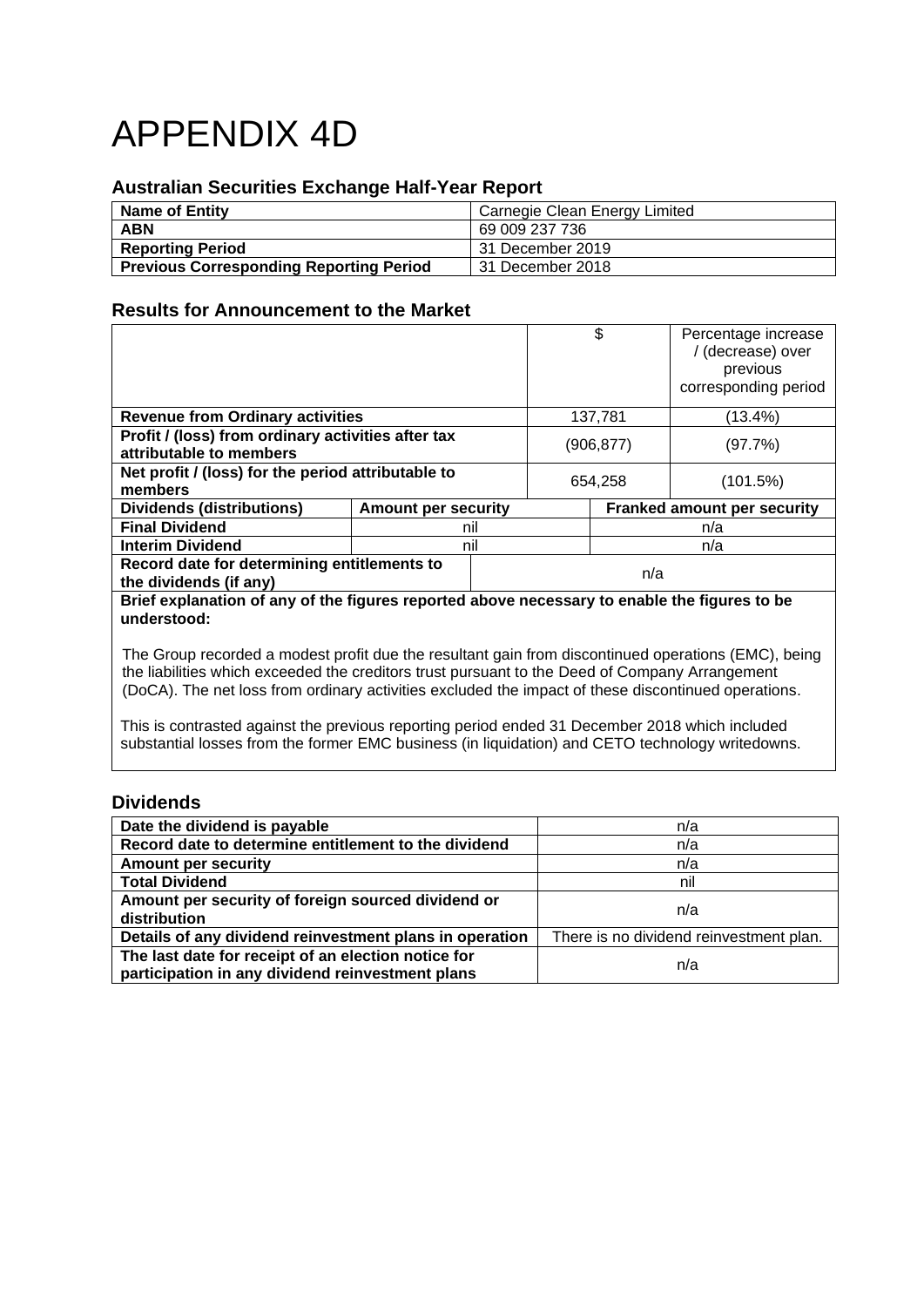## **Net Tangible Asset Backing**

|                                     | <b>Current Period</b> | <b>Previous Corresponding</b><br><b>Period</b> |
|-------------------------------------|-----------------------|------------------------------------------------|
| Net tangible asset backing per      | 0.04                  | 0.04                                           |
| ordinary security (cents per share) | cent                  | cent                                           |

## **Control Gained over Entities having a Material Effect**

| Name of Entity (or group of entities) | n/a |
|---------------------------------------|-----|
|---------------------------------------|-----|

## **Gain of Control of Entities having a Material Effect**

| Name of Entity (or group of entities)                                                                                                                                                                                    | n/a |  |  |
|--------------------------------------------------------------------------------------------------------------------------------------------------------------------------------------------------------------------------|-----|--|--|
| Date of the gain of control                                                                                                                                                                                              | n/a |  |  |
| The contribution of such entities to the reporting entity's profit from ordinary activities<br>during the period and the profit or loss of such entities during the whole of the previous<br>corresponding period<br>n/a |     |  |  |

## **Details of Associates and Joint Venture Entities**

| <b>Name of Entity</b> | <b>Percentage Held</b> |                        | <b>Share of Net Profit/(Loss)</b> |                        |
|-----------------------|------------------------|------------------------|-----------------------------------|------------------------|
|                       | <b>Current Period</b>  | <b>Previous Period</b> | <b>Current Period</b>             | <b>Previous Period</b> |
|                       |                        |                        |                                   |                        |
|                       |                        |                        |                                   |                        |
|                       |                        |                        |                                   |                        |

## **Foreign Entities Accounting Framework**

n/a

## **Audit/Review Status**

| This report is based on accounts to which one of the following applies: (Mark with "YES" or<br>"NO")                                                                    |     |                                             |     |  |
|-------------------------------------------------------------------------------------------------------------------------------------------------------------------------|-----|---------------------------------------------|-----|--|
| The accounts have been audited                                                                                                                                          | No. | The accounts have been subject to<br>review | Yes |  |
| If the accounts have been audited or subject to review and are subject to dispute or<br>qualification, a description of the dispute or qualification:<br>Not Applicable |     |                                             |     |  |

Print name: Grant Mooney Company Secretary Date: 28 February 2020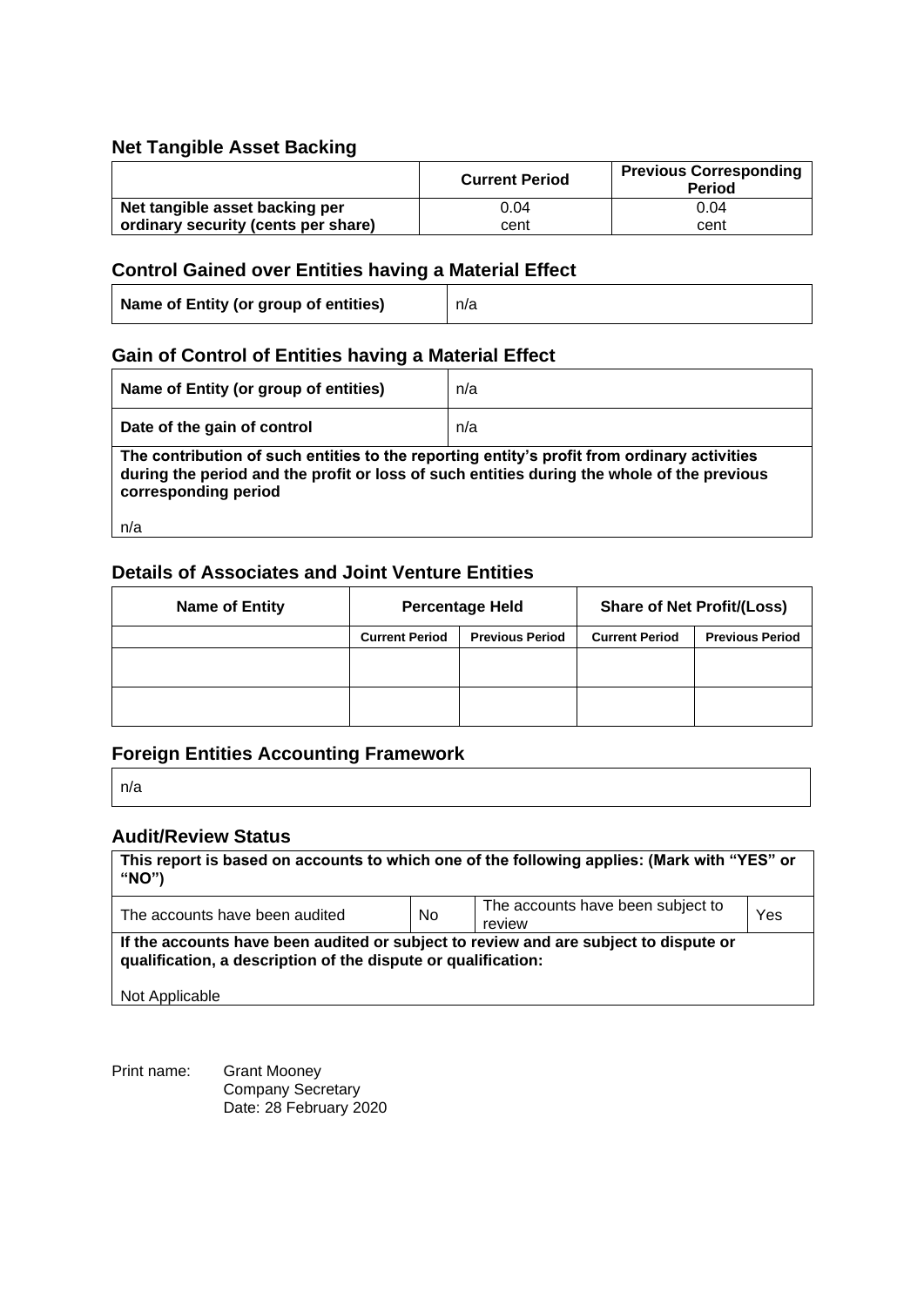## **INTERIM CONDENSED CONSOLIDATED FINANCIAL STATEMENTS**

## **FOR THE HALF YEAR ENDED**

**31 DECEMBER 2019**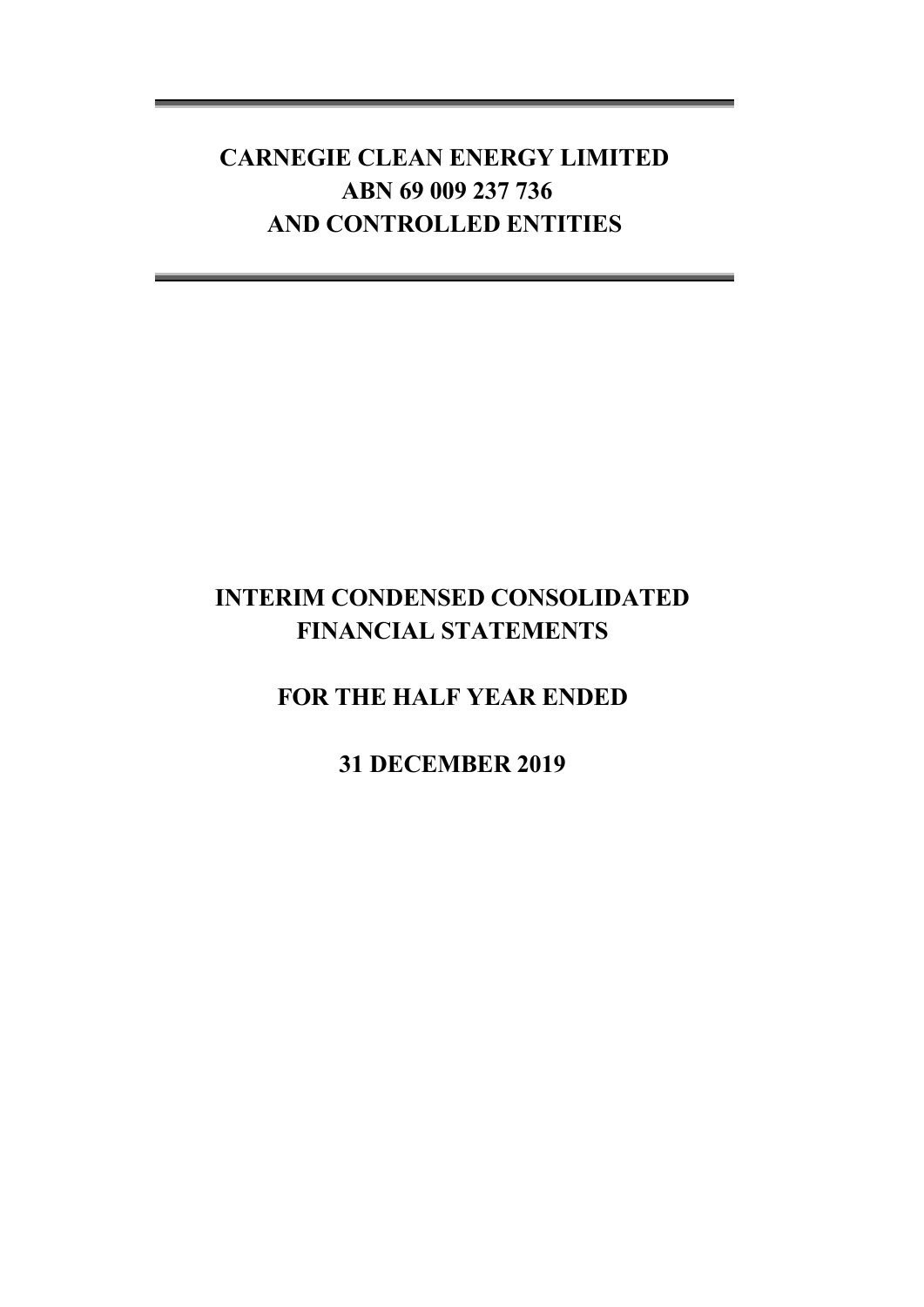## **CONTENTS**

## Page No.

| STATEMENT OF PROFIT OR LOSS AND OTHER COMPREHENSIVE INCOME 6 |
|--------------------------------------------------------------|
|                                                              |
|                                                              |
|                                                              |
|                                                              |
|                                                              |
|                                                              |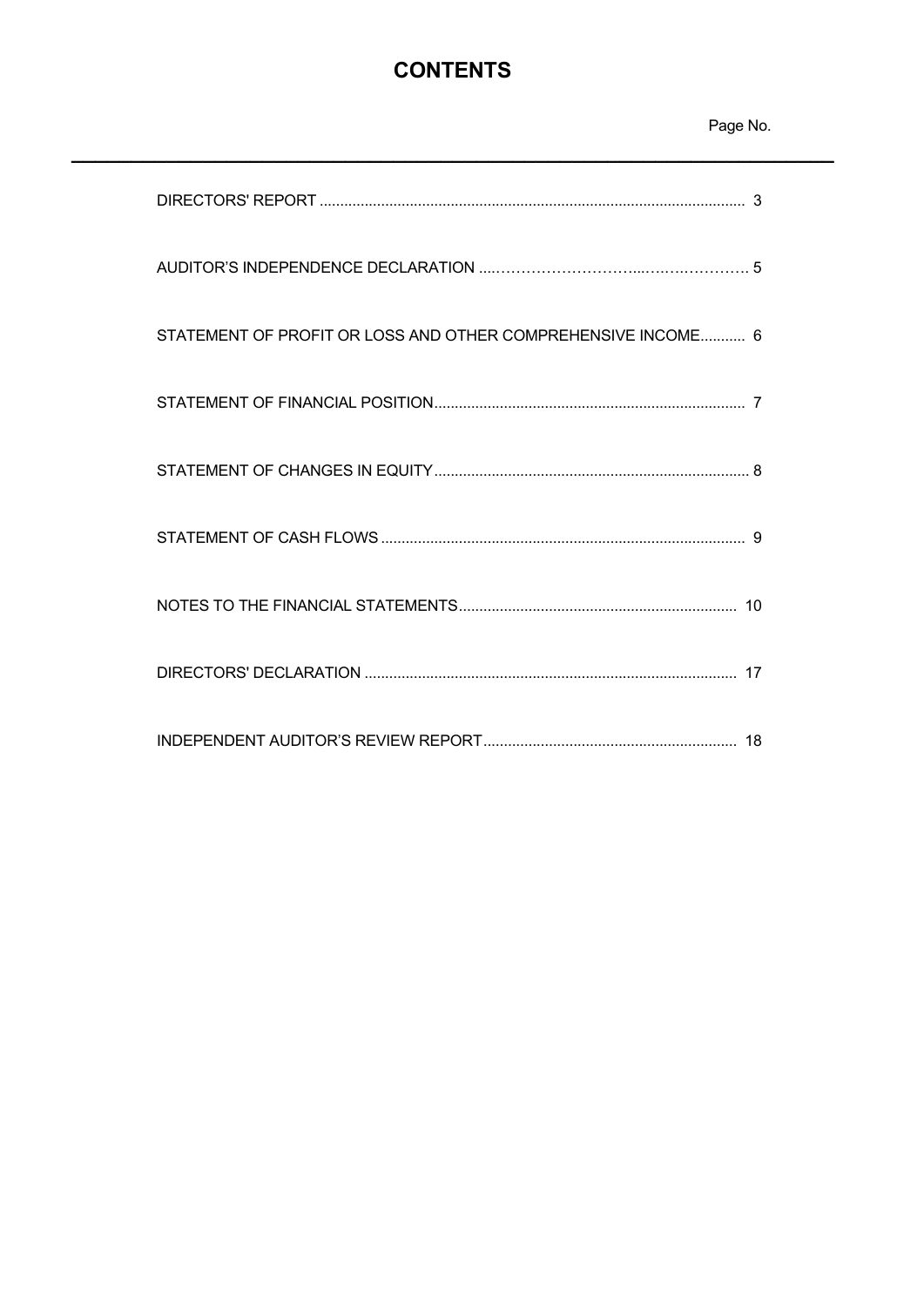#### **DIRECTORS' REPORT 31 DECEMBER 2019**

The Directors present their report together with the interim condensed consolidated financial statements on Carnegie Clean Energy Limited ("the Company", or "Carnegie") and its controlled entities, ("the Consolidated Group", or "Group") for the half-year ended 31 December 2019.

#### **DIRECTORS**

The names of Directors who held office during or since the end of the half-year:

| Mr Terry D Stinson       | (Chairman)                                          |
|--------------------------|-----------------------------------------------------|
| Mr Michael Fitzpatrick   | (Non-Executive Director)                            |
| Mr Grant Jonathan Mooney | (Non-Executive Director)                            |
| Mr Anthony Shields       | (Non-Executive Director) appointed 25 November 2019 |

Directors were in office for the entire period and up to the date of this report unless otherwise stated.

#### **PRINCIPAL ACTIVITIES**

The principal activities of the Consolidated Group during the period were the development of the CETO Wave Energy Technology.

### **OPERATING RESULTS**

The net profit after tax of the Consolidated Group for the half year ended 31 December 2019 amounted to \$654,268 (2018: net loss \$45,038,755). The net profit after tax includes a credit for the impact of the effectuation of the DoCA in October 2019 of \$1,561,145 (2018: net loss included Impairment of assets \$37,030,669).

#### **REVIEW OF OPERATIONS**

During the period to 31 December 2019, the Consolidated Group's activities included the following:

#### **CETO Wave Energy Technology**

- Carnegie continued to progress the development of the CETO 6 technology along the CETO technology pathway outlined in the Prospectus Recapitalisation Plan, including advancing innovation opportunities which have potential to improve the performance of CETO through greater energy capture, more efficient conversion into electricity, higher system reliability, and reduction in cost.
- Carnegie made significant advancements in the development of the machine learning based Wave Predictor, the first step towards the creation of a new Intelligent Control System for the CETO technology and with potential for applications beyond the CETO technology.
- Carnegie received a final milestone payment of \$865,000 under the ARENA CETO 6 Funding Agreement in December 2019 and the Funding Agreement was mutually terminated.

#### **Garden Island Microgrid**

• Garden Island Microgrid commenced operations in August 2019. Under the Company's Power Supply Agreement, the Department of Defence is purchasing all of the power produced by the plant.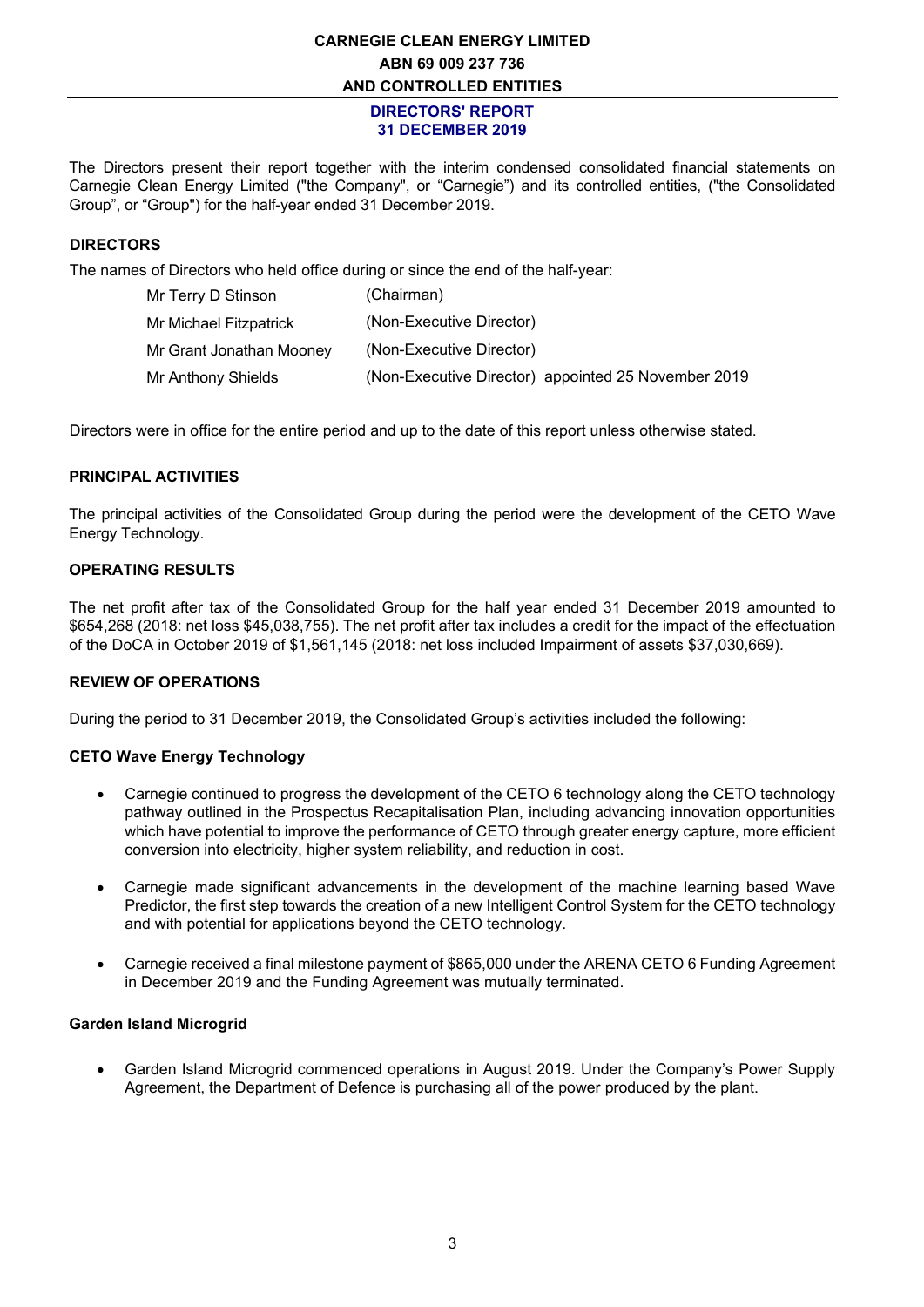#### **DIRECTORS' REPORT 31 DECEMBER 2019**

#### **Corporate**

- Carnegie successfully completed its Recapitalisation, raising \$5.5 million from Shareholders and new third party investors through an Entitlement Offer and Shortfall Offer.
- Carnegie's Deed of Company Arrangement effectuated on 28 October 2019 and KordaMentha resigned as the Deed Administrators.
- The Creditors Trust was established on behalf of Carnegie's creditors with \$1.4 million from Carnegie's Recapitalisation.
- Carnegie was reinstated to official quotation by the ASX on 31 October 2019.
- KordaMentha, acting as Deed Administrators for Carnegie, sold the remaining balance of Carnegie's interests in the Northam Solar Farm to project partner Indigenous Business Australia (IBA), with funds applied towards the Creditors Trust.
- Mr Anthony Shields was appointed as a Director of Carnegie at the Annual General Meeting on 25 November 2019.

#### **SIGNIFICANT EVENTS SUBSEQUENT TO THE HALF-YEAR END**

There has been no additional matter or circumstance that has arisen after balance date that has significantly affected or may significantly affect, the operations of the Group, the results of those operations, or the state of affairs of the Group in future financial periods.

#### **AUDITOR'S INDEPENDENCE DECLARATION**

The auditor's independence declaration for the half year ended 31 December 2019 has been received and can be found on page 5.

Signed on 27<sup>th</sup> February 2020 in accordance with a resolution of the Board of Directors.

**JONATHAN FIÉVEZ TERRY D STINSON**  Chief Executive Officer Chairman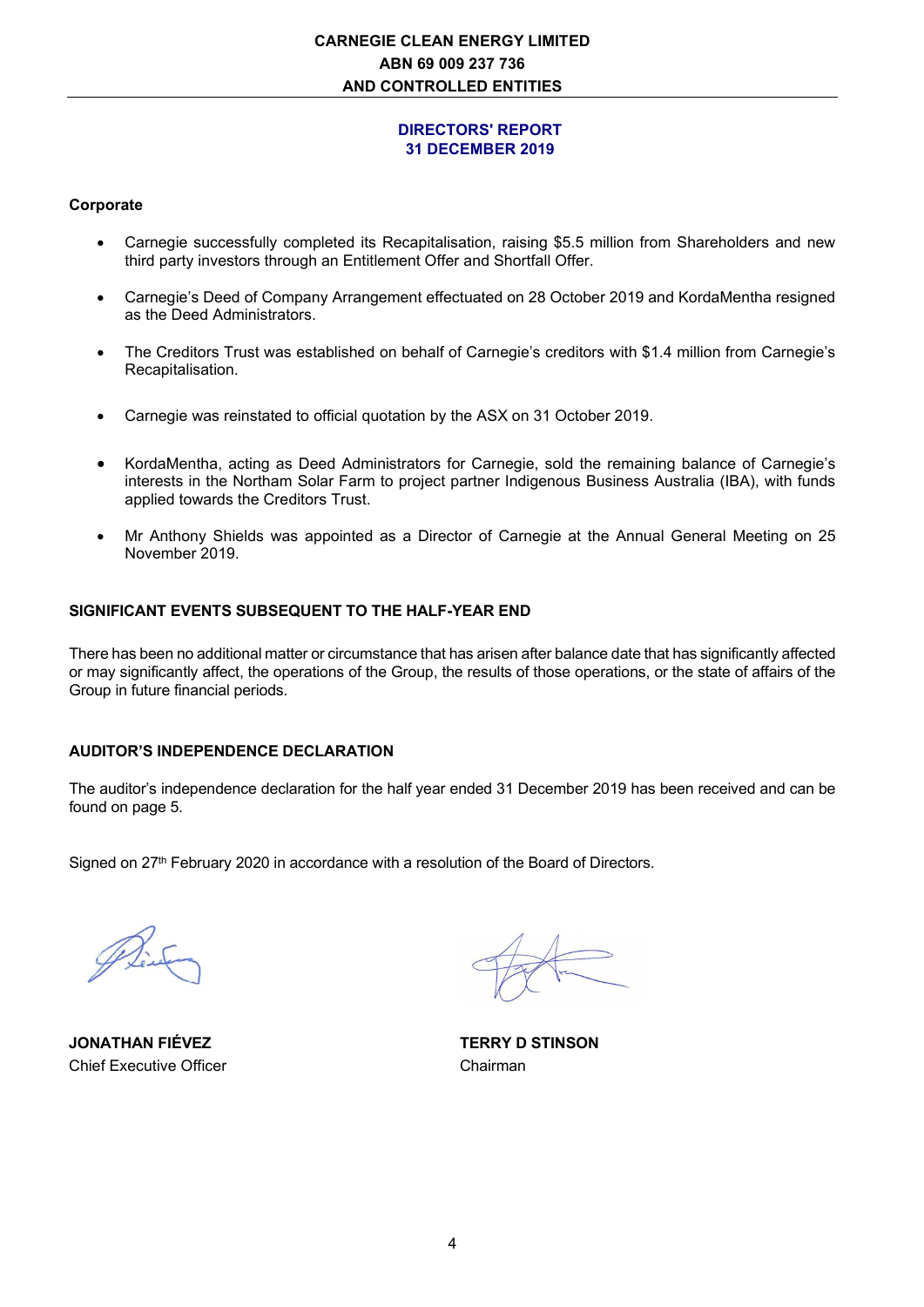

#### **AUDITOR'S INDEPENDENCE DECLARATION**

As lead auditor for the review of the consolidated financial report of Carnegie Clean Energy Limited for the half-year ended 31 December 2019, I declare that to the best of my knowledge and belief, there have been no contraventions of:

- a) the auditor independence requirements of the *Corporations Act 2001* in relation to the review; and
- b) any applicable code of professional conduct in relation to the review.

**Perth, Western Australia 27 February 2020**

*Morman Glad*<br>NG Neill

**Partner**

#### hlb.com.au

HLB Mann Judd (WA Partnership) ABN 22 193 232 714

Level 4, 130 Stirling Street, Perth WA 6000 / PO Box 8124 Perth BC WA 6849 T: +61 (0)8 9227 7500 E: mailbox@hlbwa.com.au Liability limited by a scheme approved under Professional Standards Legislation.

HLB Mann Judd (WA Partnership) is a member of HLB International, the global advisory and accounting network.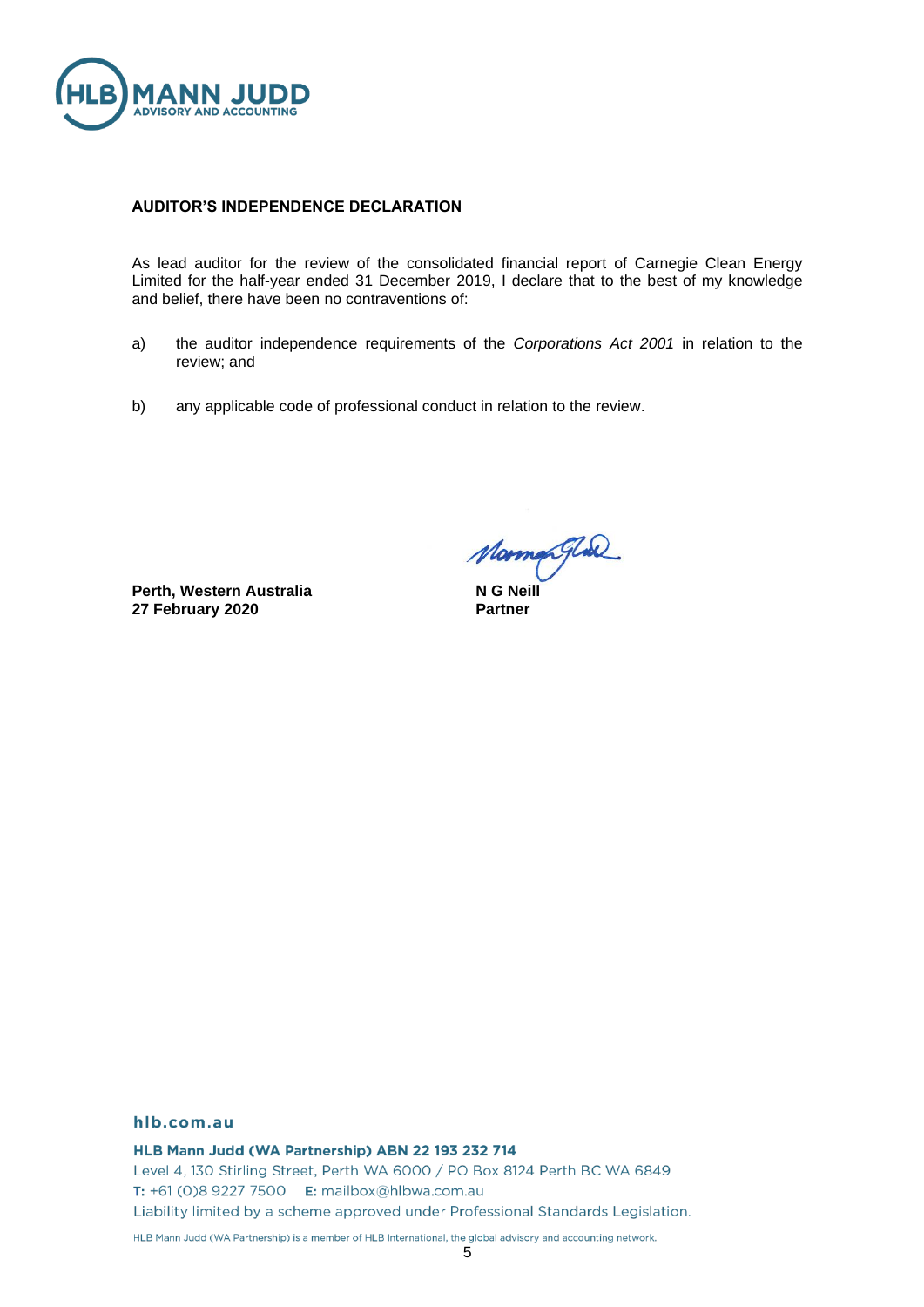## **CONSOLIDATED STATEMENT OF PROFIT OR LOSS AND OTHER COMPREHENSIVE INCOME FOR THE**

|  | <b>HALF-YEAR ENDED 31 DECEMBER 2019</b> |
|--|-----------------------------------------|
|--|-----------------------------------------|

|                                                                                           | <b>Note</b> | <b>Consolidated Group</b> |                |  |
|-------------------------------------------------------------------------------------------|-------------|---------------------------|----------------|--|
|                                                                                           |             | 31.12.2019                | 31.12.2018     |  |
|                                                                                           |             | \$                        | \$             |  |
| <b>Revenue</b>                                                                            |             |                           |                |  |
| Sales revenue                                                                             | 4           | 106,142                   | 144,988        |  |
| <b>Cost of Goods Sold</b>                                                                 |             |                           |                |  |
| Cost of sales - solar, battery energy storage systems, & microgrids                       |             | (33,970)                  | (8, 355)       |  |
| <b>Gross Profit</b>                                                                       |             | 72,172                    | 136,633        |  |
| <b>Other income</b>                                                                       |             |                           |                |  |
| Net gain on disposal of fixed assets                                                      | 4           | 15,040                    |                |  |
| Other income                                                                              | 4           | 16,599                    | 14,085         |  |
|                                                                                           |             | 31,639                    | 14,085         |  |
| <b>Expenses</b>                                                                           |             |                           |                |  |
| Depreciation and amortisation expense                                                     | 5           | (9, 426)                  | (31, 401)      |  |
| Research expenses                                                                         |             |                           | (142, 198)     |  |
| Doubtful debt expense                                                                     |             | (7,800)                   | (41, 310)      |  |
| Employee and directors' expenses                                                          |             | (382,096)                 | (1,388,683)    |  |
| Finance costs                                                                             |             | (64, 227)                 | (111, 552)     |  |
| <b>Professional fees</b>                                                                  |             | (19, 727)                 | (133, 134)     |  |
| Occupancy and administrative expenses                                                     |             | (490, 568)                | (820, 168)     |  |
| Net loss on disposal of fixed assets                                                      |             | (7, 978)                  |                |  |
| Impairment charge                                                                         | 9           | (28, 866)                 | (37,030,669)   |  |
| Other expenses from ordinary activities                                                   |             |                           | (1,271)        |  |
| <b>Total expenses</b>                                                                     |             | (1,010,688)               | (39,700,386)   |  |
| Loss before income tax                                                                    |             | (906, 877)                | (39, 549, 668) |  |
| Income tax benefit/(expense)                                                              |             |                           |                |  |
| Loss for the period from continuing operations                                            |             | (906, 877)                | (39, 549, 668) |  |
| Profit/(Loss) from discontinued operations                                                | 16          | 1,561,145                 | (5,489,087)    |  |
| Net Profit/(Loss) for the period                                                          |             | 654,268                   | (45,038,755)   |  |
| Other comprehensive income                                                                |             |                           |                |  |
| Exchange differences on translating foreign controlled entities and                       |             |                           |                |  |
| foreign currencies                                                                        |             | 25,606                    | (7, 383)       |  |
| Total comprehensive income/(loss) for the period                                          |             | 679,874                   | (45, 046, 138) |  |
| Total comprehensive income/(loss) attributable to:                                        |             |                           |                |  |
| Members of the parent entity                                                              |             | 679,874                   | (45,046,138)   |  |
| Earnings per share from continuing operations                                             |             |                           |                |  |
| Basic loss per share (cents per share)                                                    |             | (0.02)                    | (1.38)         |  |
| Diluted loss per share (cents per share)                                                  |             | (0.02)                    | (1.38)         |  |
| Earnings per share from discontinued operations<br>Basic loss per share (cents per share) |             | 0.03                      | (0.19)         |  |
| Diluted loss per share (cents per share)                                                  |             | 0.03                      | (0.19)         |  |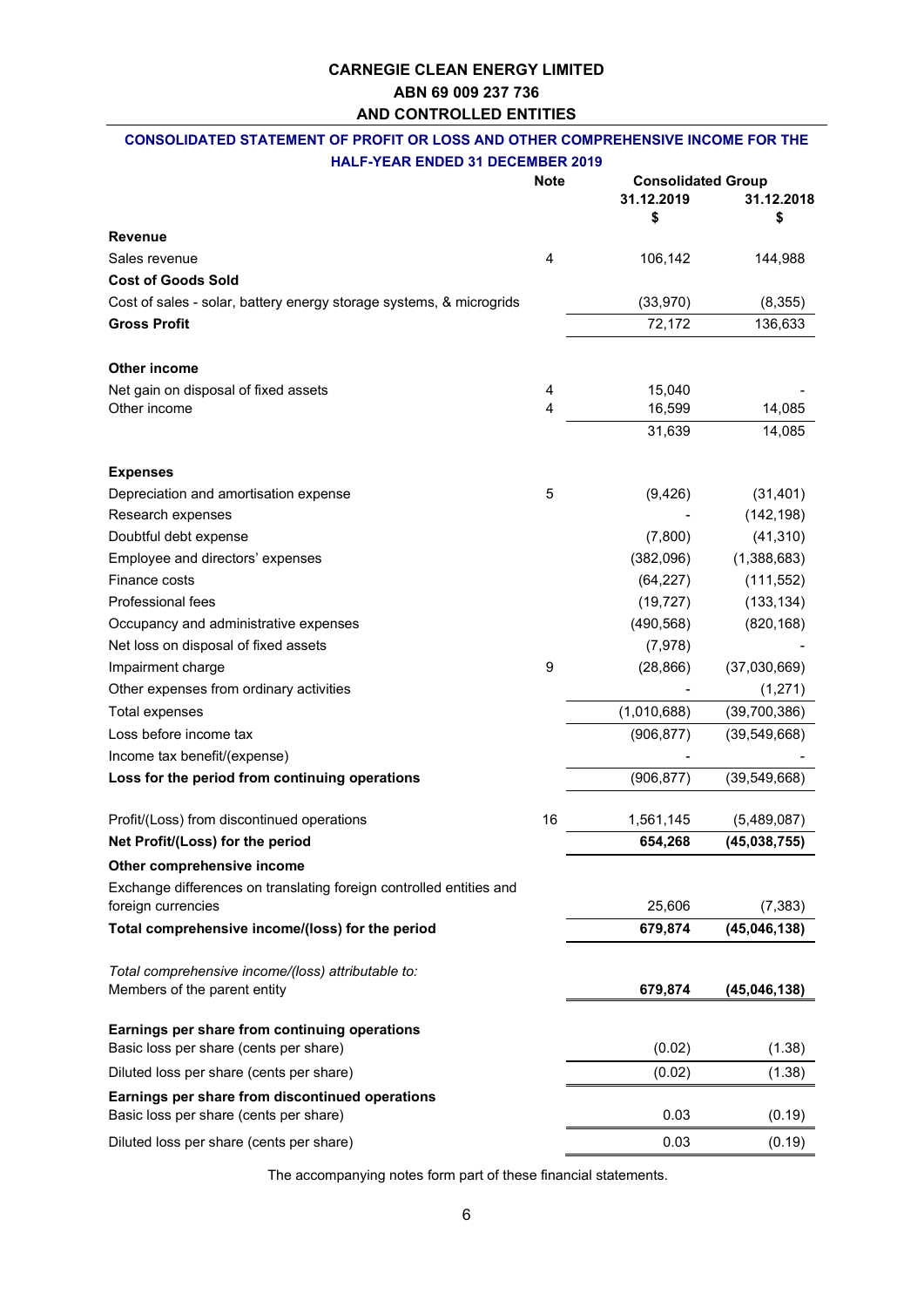### **CONSOLIDATED STATEMENT OF FINANCIAL POSITION AS AT 31 DECEMBER 2019**

|                                    | <b>Note</b>    | <b>Consolidated Group</b> |                 |
|------------------------------------|----------------|---------------------------|-----------------|
|                                    |                | 31.12.2019                | 30.06.2019      |
|                                    |                | \$                        | \$              |
| <b>CURRENT ASSETS</b>              |                |                           |                 |
| Cash and cash equivalents          |                | 4,413,219                 | 255,606         |
| Trade and other receivables        | $\overline{7}$ | 39,173                    | 713,291         |
| Assets classified as held for sale |                |                           | 200,868         |
| TOTAL CURRENT ASSETS               |                | 4,452,392                 | 1,169,765       |
| NON-CURRENT ASSETS                 |                |                           |                 |
| Trade and other receivables        | $\overline{7}$ | 708,159                   | 1,945,306       |
| Other financial assets             |                | 12,414                    | 12,414          |
| Right-of-Use assets                | 6              | 159,762                   |                 |
| Property, plant and equipment      | 8              | 2,628,128                 | 2,675,949       |
| Intangibles                        | 9b             | 14,278,489                | 15,000,000      |
| TOTAL NON-CURRENT ASSETS           |                | 17,786,952                | 19,633,669      |
| <b>TOTAL ASSETS</b>                |                | 22,239,344                | 20,803,434      |
| <b>CURRENT LIABILITIES</b>         |                |                           |                 |
| Trade and other payables           | 10             | 369,831                   | 5,253,825       |
| Short-term provisions              |                | 81,163                    | 69,329          |
| Lease liabilities                  | 11             | 79,881                    |                 |
| Short-term borrowings              | 12             |                           | 6,039,987       |
| TOTAL CURRENT LIABILITIES          |                | 530,875                   | 11,363,141      |
| NON-CURRENT LIABILITIES            |                |                           |                 |
| Lease liabilities                  | 11             | 79,881                    |                 |
| Long-term provision                |                | 63,538                    | 49,484          |
| Long-term borrowings               | 12             | 2,825,000                 |                 |
| TOTAL NON-CURRENT LIABILITIES      |                | 2,968,419                 | 49,484          |
| <b>TOTAL LIABILITIES</b>           |                | 3,499,294                 | 11,412,625      |
| <b>NET ASSETS</b>                  |                | 18,740,050                | 9,390,809       |
| <b>EQUITY</b>                      |                |                           |                 |
| Issued capital                     | 13             | 203,130,351               | 194,460,984     |
| Reserves                           |                | 925,874                   | 900,268         |
| <b>Accumulated losses</b>          |                | (185, 316, 175)           | (185, 970, 443) |
| <b>TOTAL EQUITY</b>                |                | 18,740,050                | 9,390,809       |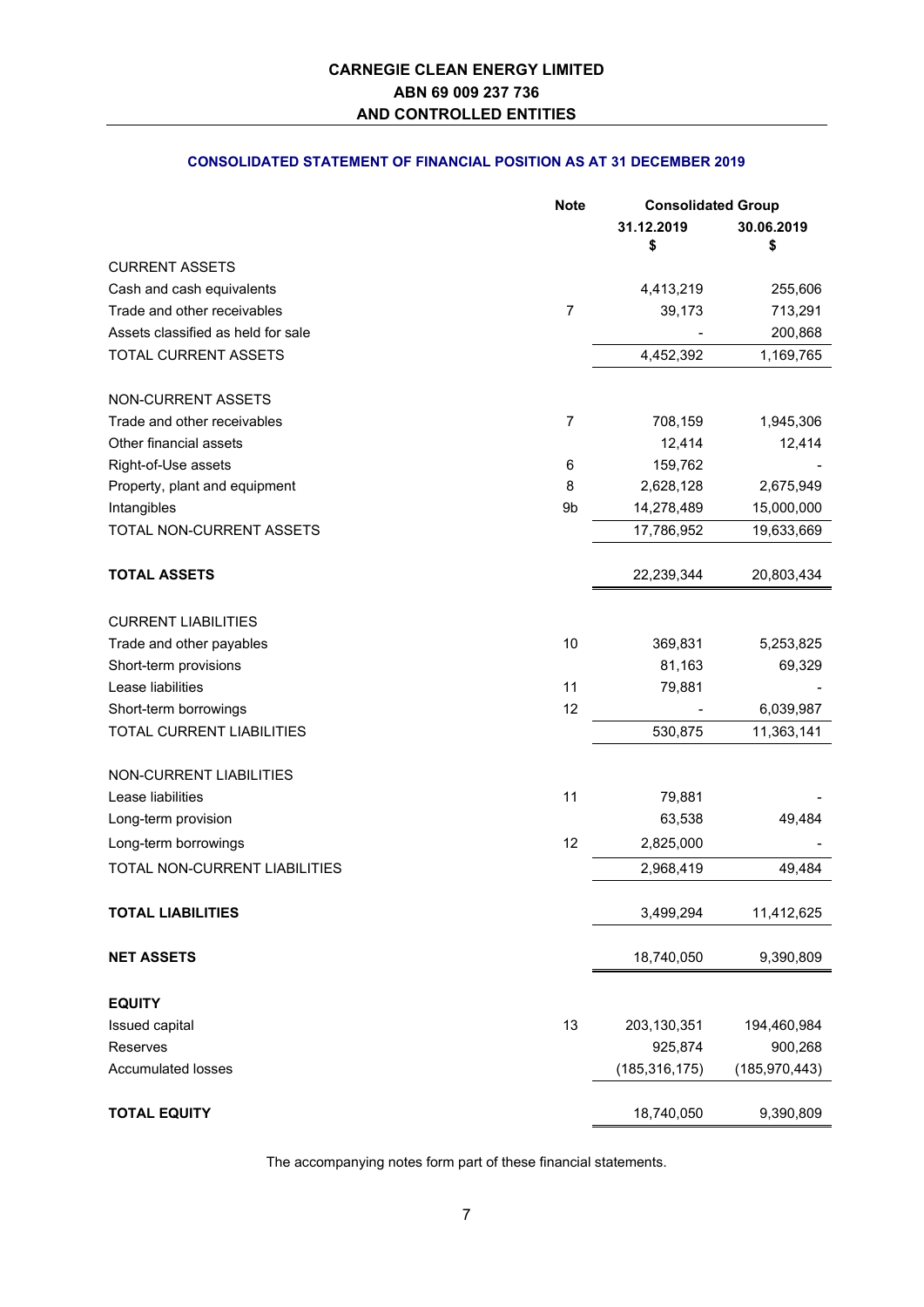## **CONSOLIDATED STATEMENT OF CHANGES IN EQUITY FOR THE HALF-YEAR ENDED 31 DECEMBER 2019**

|                                                  |               |                           | Foreign                           |                |              |
|--------------------------------------------------|---------------|---------------------------|-----------------------------------|----------------|--------------|
|                                                  | <b>Issued</b> | <b>Accumulated</b>        | <b>Currency</b><br><b>Reserve</b> | Option         |              |
| <b>Consolidated Group</b>                        | Capital       | <b>Losses</b>             |                                   | <b>Reserve</b> | Total        |
| <b>Balance at 1.7.2018</b>                       | 194,460,984   | (137, 809, 888)           | (35, 703)                         | 4,609,958      | 61,225,351   |
| <b>Comprehensive loss</b><br>Loss for the period |               | (45,038,755)              |                                   |                | (45,038,755) |
| Other comprehensive income                       |               |                           | (7, 383)                          |                | (7, 383)     |
| Total comprehensive loss for the                 |               |                           |                                   |                |              |
| period                                           |               | (45,038,755)              | (7, 383)                          |                | (45,046,138) |
| <b>Transactions with owners</b>                  |               |                           |                                   |                |              |
| Share based payment forfeited                    | 871,471       |                           |                                   | (871, 471)     |              |
| Share based payment expired                      |               |                           |                                   |                |              |
| Unexercised and exercised                        | 3,695,400     |                           | $\qquad \qquad \blacksquare$      | (3,695,400)    |              |
| <b>Total transactions with owners</b>            | 4,566,871     |                           | $\blacksquare$                    | (4, 566, 871)  |              |
|                                                  |               |                           |                                   |                |              |
| <b>Balance at 31.12.2018</b>                     | 199,027,855   | (182, 848, 643)           | (43,086)                          | 43,087         | 16,179,213   |
| <b>Balance at 1.7.2019</b>                       |               | 194,460,984 (185,970,443) | 50,268                            | 850,000        | 9,390,809    |
| <b>Comprehensive loss</b>                        |               |                           |                                   |                |              |
| Profit for the period                            |               | 654,268                   |                                   |                | 654,268      |
| Other comprehensive income                       |               |                           | 25,606                            |                | 25,606       |
| Total comprehensive income for the<br>period     |               | 654,268                   | 25,606                            |                | 679,874      |
| <b>Transactions with owners</b>                  |               |                           |                                   |                |              |
| Share capital issued during the period           | 5,500,003     |                           |                                   |                | 5,500,003    |
| Conversion of loans to equity                    | 1,075,000     |                           |                                   | $\blacksquare$ | 1,075,000    |
| Conversion of convertible notes to equity        | 2,250,000     |                           |                                   |                | 2,250,000    |
| Capital raising costs                            | (233, 594)    |                           |                                   |                | (233, 594)   |
| Sale of treasury shares                          | 34,615        |                           |                                   |                | 34,615       |
| Accrual for share issue from interest on         |               |                           |                                   |                |              |
| convertible note to 31 Dec 2019                  | 43,343        |                           |                                   |                | 43,343       |
| <b>Total transactions with owners</b>            | 8,669,367     |                           |                                   | $\frac{1}{2}$  | 8,669,367    |
| <b>Balance at 31.12.2019</b>                     | 203, 130, 351 | (185, 316, 175)           | 75,874                            | 850,000        | 18,740,050   |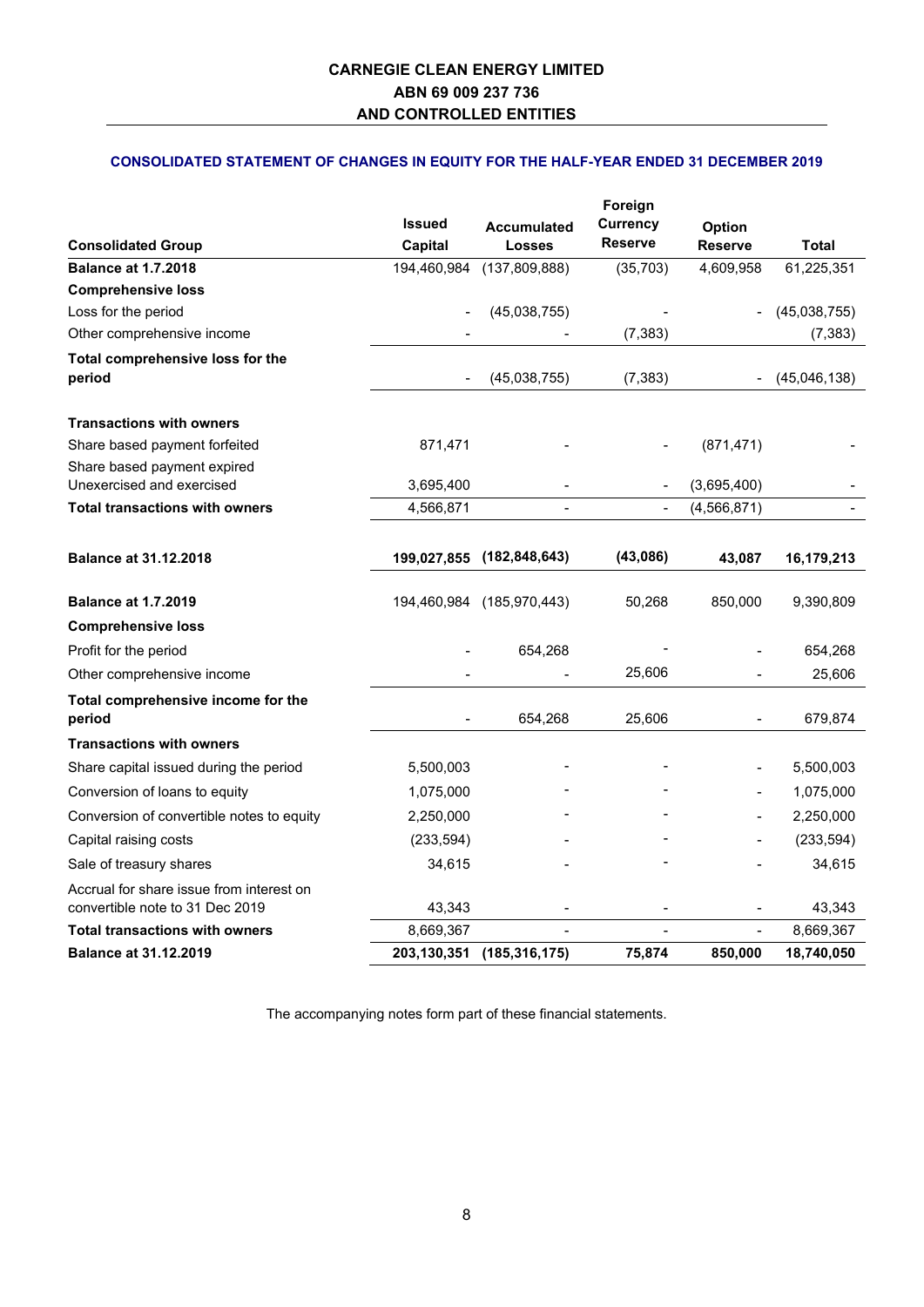#### **CONSOLIDATED STATEMENT OF CASH FLOWS FOR THE HALF-YEAR ENDED 31 DECEMBER 2019**

|                                                            | <b>Consolidated Group</b> |                  |
|------------------------------------------------------------|---------------------------|------------------|
|                                                            | 31.12.2019<br>\$          | 31.12.2018<br>\$ |
| <b>CASH FLOWS FROM OPERATING ACTIVITIES</b>                |                           |                  |
| Receipts from customers                                    | 106,142                   | 1,390,051        |
| Interest received                                          | 14,779                    | 14,085           |
| Interest paid                                              | (20, 885)                 | (572, 735)       |
| Payments to suppliers and employees                        | (2,084,271)               | (9,256,626)      |
| Net cash (used in) operating activities                    | (1,984,235)               | (8, 425, 225)    |
| <b>CASH FLOWS FROM INVESTING ACTIVITIES</b>                |                           |                  |
| Payments for development of asset                          | (235, 424)                | (369, 895)       |
| Purchase of property, plant and equipment                  | (4, 285)                  | (4, 430)         |
| Proceeds from disposal of assets                           | 15,040                    | 126,958          |
| Receipts from R&D Tax Rebate                               |                           | 2,157,137        |
| Receipts from Government grant funding                     | 1,065,493                 | 2,951,691        |
| Net cash provided by investing activities                  | 840,824                   | 4,861,461        |
| <b>CASH FLOWS FROM FINANCING ACTIVITIES</b>                |                           |                  |
| Net proceeds from issue of shares                          | 5,500,003                 |                  |
| Net sale of shares                                         | 34,615                    |                  |
| Share issue costs                                          | (233, 594)                |                  |
| Proceeds from borrowings                                   |                           | 1,108,380        |
| Repayment of borrowings                                    |                           | (1,400,000)      |
| Net cash provided by/(used in) financing activities        | 5,301,024                 | (291, 620)       |
| Net increase/(decrease) in cash held                       | 4,157,613                 | (3,855,384)      |
| Cash and cash equivalents at beginning of financial period | 255,606                   | 5,615,766        |
| Effect of exchange rate fluctuations on cash held          |                           | (73, 487)        |
| Cash and cash equivalents at end of financial period       | 4,413,219                 | 1,686,895        |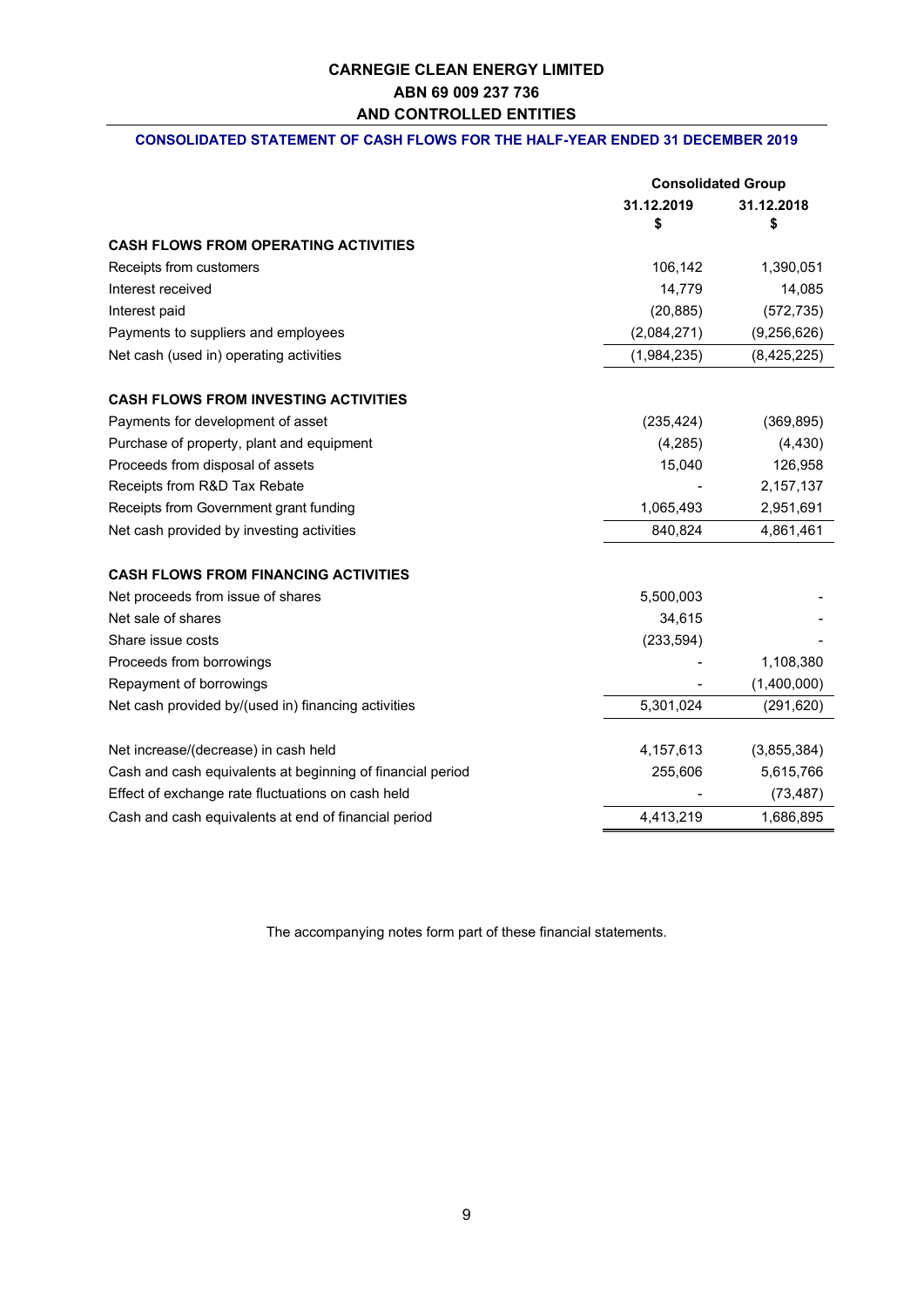#### **NOTES TO THE FINANCIAL STATEMENTS FOR THE HALF-YEAR ENDED 31 DECEMBER 2019**

#### **NOTE 1: STATEMENT OF SIGNIFICANT ACCOUNTING POLICIES**

#### **a) Statement of Compliance**

These condensed interim financial statements are general purpose financial statements prepared in accordance with the requirements of the Corporations Act 2001, applicable accounting standards including AASB 134 'Interim Financial Reporting', Accounting Interpretations and other authoritative pronouncements of the Australian Accounting Standards Board ('AASB'). Compliance with AASB 134 ensures compliance with IAS 34 'Interim Financial Reporting'.

This condensed half-year financial statements does not include full disclosures of the type normally included in an annual financial report. Therefore, it cannot be expected to provide as full an understanding of the financial performance, financial position and cash flows of the Group as in the full financial report.

It is recommended that these financial statements be read in conjunction with the annual financial report for the year ended 30 June 2019 and any public announcements made by Carnegie Clean Energy Limited during the halfyear in accordance with continuous disclosure requirements arising under the Corporations Act 2001 and the ASX Listing Rules.

#### **b) Basis of Preparation**

The interim financial statements have been prepared on a historical cost basis, except for the revaluation of certain financial instruments to fair value. Cost is based on the fair value of the consideration given in exchange for assets. The Company is domiciled in Australia and all amounts are presented in Australian dollars, unless otherwise noted.

For the purpose of preparing the interim report, the half-year has been treated as a discrete reporting period.

The accounting policies and methods of computation adopted are consistent with those of the previous financial year and corresponding interim reporting period, except for the impact of the new and revised standards effective 1 July 2019 outlined in Note 2 below.

#### **NOTE 2: NEW STANDARDS, INTERPRETATIONS AND AMENDMENTS ADOPTED BY THE GROUP**

In the period ended 31 December 2019, the Directors have reviewed all of the new and revised Standards and Interpretations issued by the AASB that are relevant to the Group and effective for the current reporting period. Those which have a material impact on the Group are set out below.

#### AASB 16 Leases

AASB 16 replaces AASB 117 Leases. AASB 16 removes the classification of leases as either operating leases of finance leases-for the lessee – effectively treating all leases as finance leases.

The Group has adopted AASB 16 from 1 July 2019.

The Group has applied AASB 16 retrospectively with the effect of initially applying this standard recognised at the date of initial application, being 1 July 2019 and has elected not to restate comparative information. Accordingly, the information presented for 30 June 2019 has not been restated.

The impact on the financial performance and position of the Group from the adoption of this Accounting Standard is detailed in notes 6 and 11. On transition the Group applied the practical expedients available and did not recognise any right of use asset, primarily as the Group was in administration at the time of the transition, During the period the Group entered into a new lease.

Other than the above, there is no material impact of the new and revised Standards and Interpretations on the Company and therefore, no material change is necessary to Group accounting policies.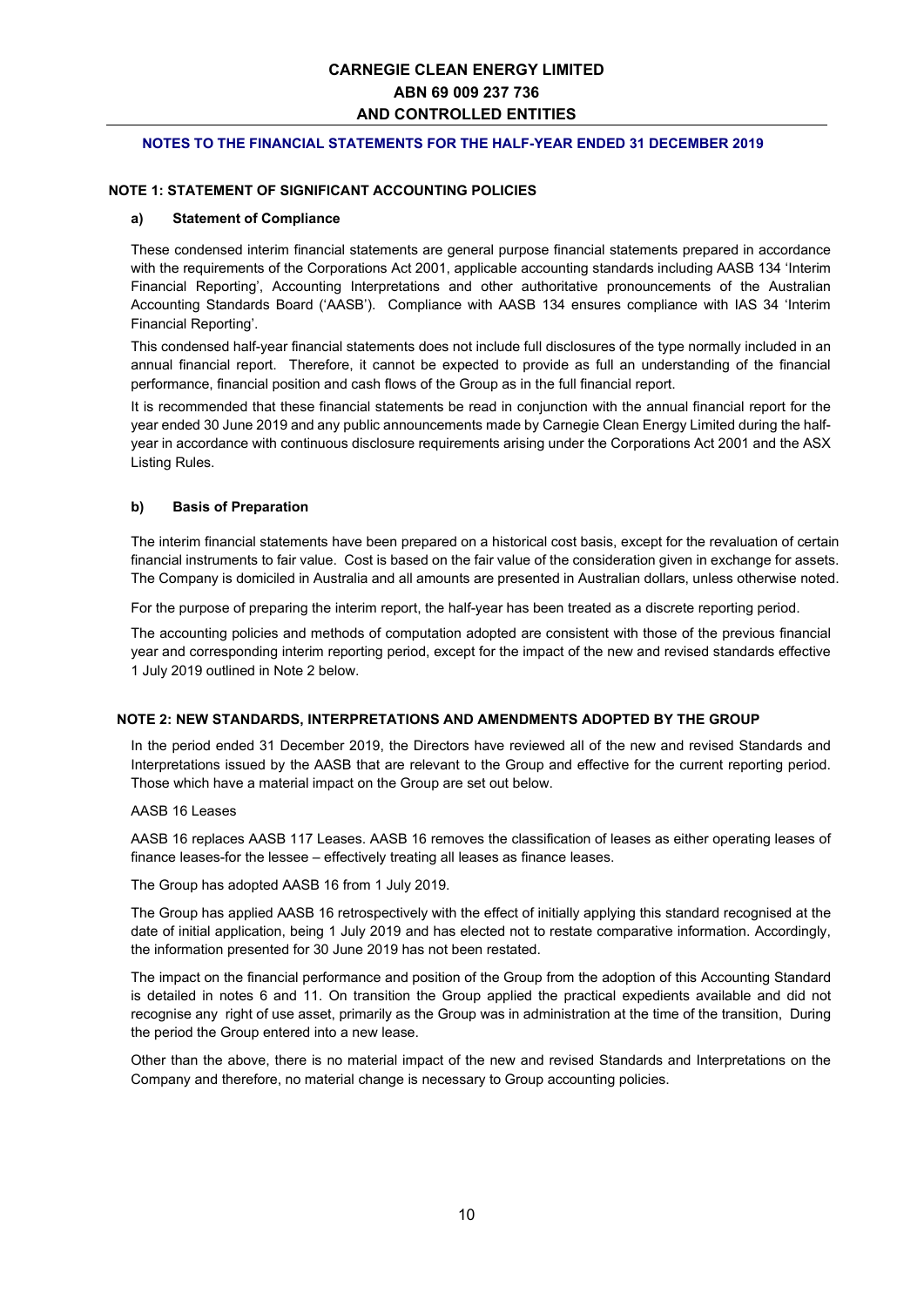#### **NOTES TO THE FINANCIAL STATEMENTS FOR THE HALF-YEAR ENDED 31 DECEMBER 2019**

#### **NOTE 3: IMPAIRMENT OF NON-CURRENT ASSETS**

No impairment testing was performed during the period, as a review by management did not identify any impairment indicators.

#### **NOTE 4: REVENUE AND OTHER INCOME**

|                                                | <b>Consolidated Group</b> |                          |
|------------------------------------------------|---------------------------|--------------------------|
|                                                | 31.12.2019                | 31.12.2018               |
|                                                | \$                        | \$                       |
| Sales revenue<br>Electricity sales (over time) |                           | 144,998                  |
|                                                | 106,142                   |                          |
|                                                |                           |                          |
| Other income                                   |                           |                          |
| Interest income                                | 14,783                    | 14,085                   |
| Profit on sale of fixed assets                 | 15,040                    |                          |
| Sundry                                         | 1,816                     | $\overline{\phantom{a}}$ |
|                                                | 31,639                    | 14,085                   |

| <b>NOTE 5: DEPRECIATION AND AMORTISATION EXPENSE</b> | <b>Consolidated Group</b> |            |
|------------------------------------------------------|---------------------------|------------|
|                                                      | 31.12.2019                | 31.12.2018 |
|                                                      | S                         | S          |
| Depreciation - property, plant and equipment         | 9.426                     | 31.401     |
|                                                      | 9.426                     | 31.401     |

| <b>NOTE 6: RIGHT-OF-USE ASSETS</b> | <b>Consolidated Group</b> |                          |  |
|------------------------------------|---------------------------|--------------------------|--|
|                                    | 31.12.2019                | 30.06.19                 |  |
|                                    | S                         | \$                       |  |
| Cost                               | 159,762                   |                          |  |
| Accumulated impairment             | -                         | $\overline{\phantom{0}}$ |  |
| Total leased assets                | 159,762                   | $\overline{\phantom{0}}$ |  |

AASB 16 has been adopted upon signing a lease in November 2019, refer Note 2 for details.

|                                      | <b>Consolidated Group</b> |                          |  |
|--------------------------------------|---------------------------|--------------------------|--|
|                                      | 31.12.2019                | 30.06.19                 |  |
| <b>Reconciliation - Premises</b>     | \$                        | \$                       |  |
| Balance at the beginning of period   |                           |                          |  |
| Additions                            | 159,762                   |                          |  |
| Impairment expense                   |                           | -                        |  |
| Closing Balance at end of the period | 159,762                   | $\overline{\phantom{0}}$ |  |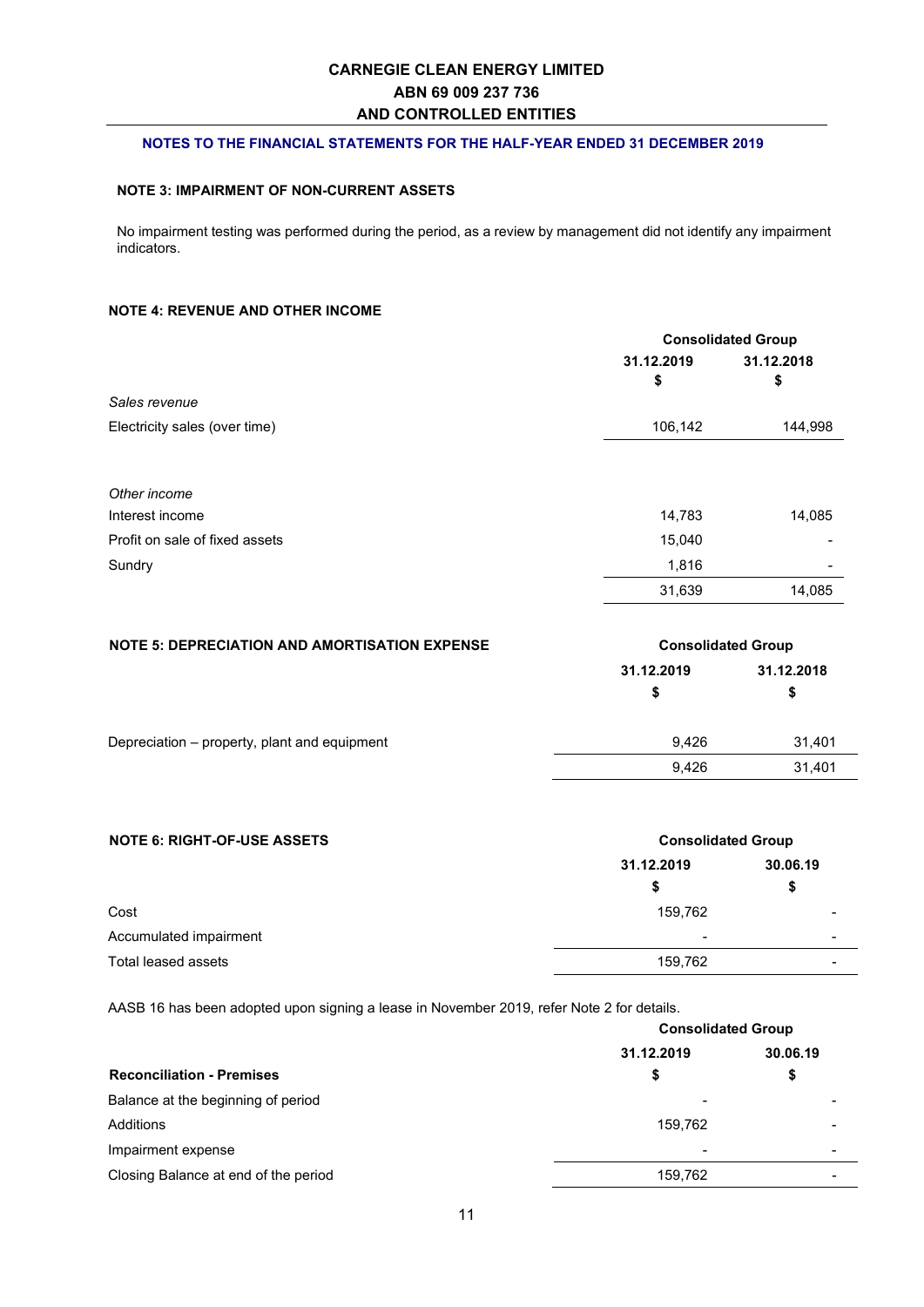#### **NOTES TO THE FINANCIAL STATEMENTS FOR THE HALF-YEAR ENDED 31 DECEMBER 2019**

#### **NOTE 7: TRADE AND OTHER RECEIVABLES**

|                   |            | <b>Consolidated Group</b> |  |  |
|-------------------|------------|---------------------------|--|--|
| <b>CURRENT</b>    | 31.12.2019 | 30.06.2019                |  |  |
|                   | \$         | \$                        |  |  |
| Trade receivables | 20,816     | 142,888                   |  |  |
| Prepayments       | 18,357     | 32,399                    |  |  |
| Other receivables |            | 538,004                   |  |  |
|                   | 39,173     | 713,291                   |  |  |
| NON-CURRENT       |            |                           |  |  |
| Security deposits | 708,159    | 1,945,306                 |  |  |
|                   | 708,159    | 1,945,306                 |  |  |

## **NOTE 8: PROPERTY, PLANT AND EQUIPMENT**

|                                                              |   |            | <b>Consolidated Group</b> |
|--------------------------------------------------------------|---|------------|---------------------------|
| Movements for the period                                     |   | 31.12.2019 | 30.06.2019                |
|                                                              |   | \$         | \$                        |
| Balance at the beginning of period                           |   | 2,675,949  | 14,443,068                |
| Additions                                                    |   | 1,692      | 79,714                    |
| <b>Disposals</b>                                             |   | (13, 314)  | (196, 271)                |
| Impairment of Garden Island Microgrid                        |   |            | (4, 764, 782)             |
| Write offs assets no longer held                             |   | (26, 773)  | (195, 490)                |
| Depreciation expense                                         | 5 | (9, 426)   | (56, 772)                 |
| Assets no longer held due to loss of control of subsidiaries |   |            | (6,633,518)               |
| Carrying amount at the end of period                         |   | 2,628,128  | 2,675,949                 |

Note

#### **NOTE 9: INTANGIBLE ASSETS**

| a)<br>Impairment on assets |            | <b>Consolidated Group</b> |
|----------------------------|------------|---------------------------|
|                            | 31.12.2019 | 31.12.2018                |
|                            |            |                           |
| CETO Technology            | (28, 866)  | (32, 265, 887)            |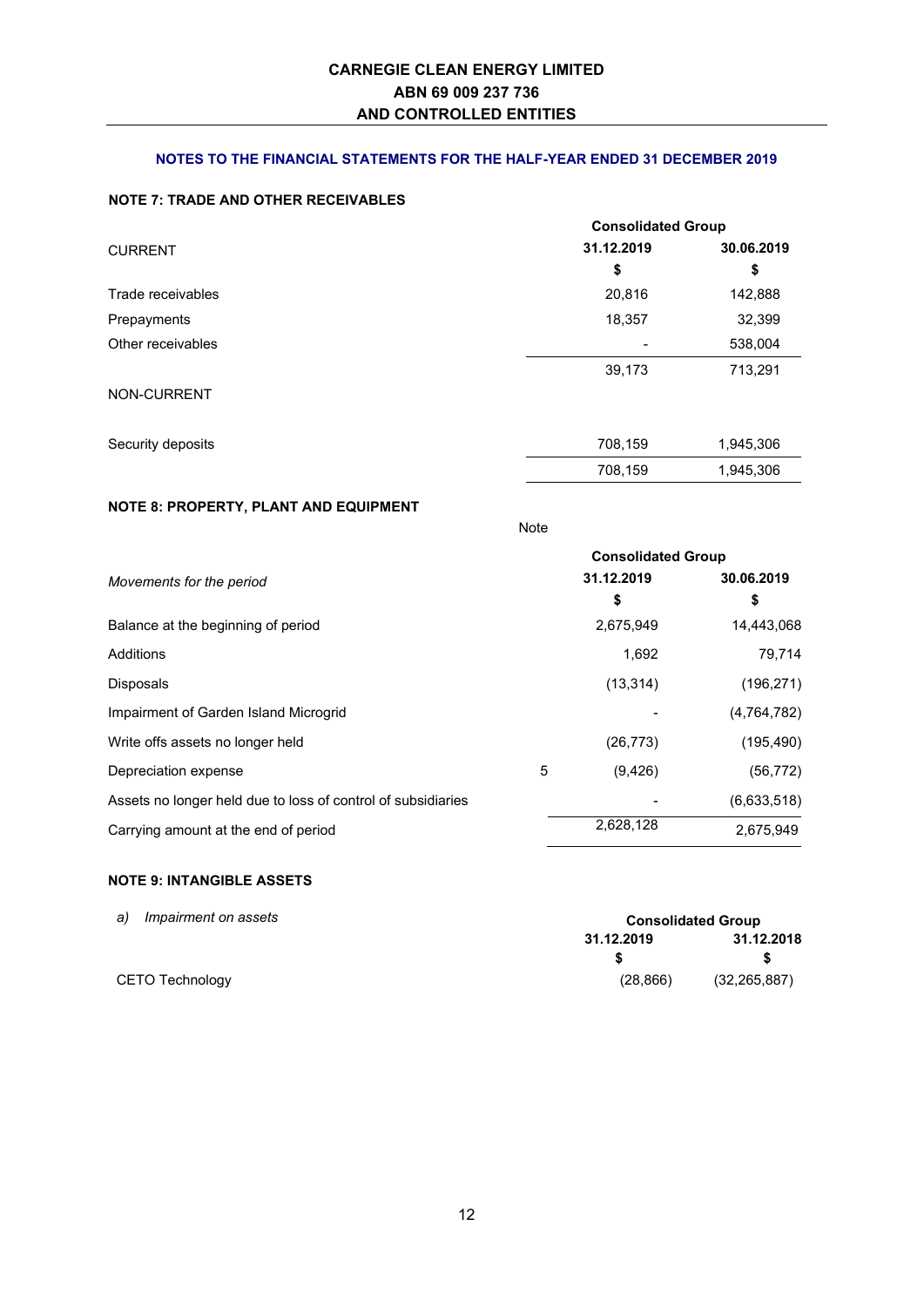#### **NOTES TO THE FINANCIAL STATEMENTS FOR THE HALF-YEAR ENDED 31 DECEMBER 2019**

## **NOTE 9: INTANGIBLE ASSETS (CONTINUED)**

| Intangibles - CETO technology development asset<br>b) | <b>Consolidated Group</b>  |                              |
|-------------------------------------------------------|----------------------------|------------------------------|
| <b>Opening Balance</b>                                | Half-year to<br>31.12.2019 | <b>Year to</b><br>30.06.2019 |
|                                                       | \$                         | \$                           |
| Opening Balance at beginning of period                | 15.000.000                 | 49,000,000                   |
| Subsequent development expenditure – CETO Technology  | 343.982                    | 525.849                      |
| Other grants received                                 | (1,065,493)                | (1,423,234)                  |
| R&D tax incentive                                     |                            | (482, 982)                   |
| Impairment                                            |                            | (33,519,633)                 |
| Balance as at the end of the period                   | 14.278.489                 | 15.000.000                   |

#### **NOTE 10: TRADE AND OTHER PAYABLES**

|                 |            | <b>Consolidated Group</b> |  |
|-----------------|------------|---------------------------|--|
|                 | 31.12.2019 | 30.06.2019                |  |
|                 | \$         | \$                        |  |
| Trade creditors | 86,706     | 142,888                   |  |
| Accruals        | 218,962    | 734,640                   |  |
| Other           | 63,963     | 4,376,297                 |  |
|                 | 369,631    | 5,253,825                 |  |

#### **NOTE 11: LEASES**

|                              |                  | <b>Consolidated Group</b> |  |
|------------------------------|------------------|---------------------------|--|
|                              | 31.12.2019<br>\$ | 30.06.2019                |  |
| Current lease liability      | 79,881           |                           |  |
| Non-current lease liability  | 79.881           | -                         |  |
| <b>Total Lease liability</b> | 159,762          |                           |  |

|                                        | <b>Consolidated Group</b> |            |
|----------------------------------------|---------------------------|------------|
|                                        | 31.12.2019                | 30.06.2019 |
|                                        | \$                        | \$         |
| Reconciliation                         |                           |            |
| Opening Balance at beginning of period | $\blacksquare$            |            |
| Additions                              | 159,762                   |            |
| Impairment                             | $\,$                      | -          |
| Closing Balance at end of period       | 159,762                   |            |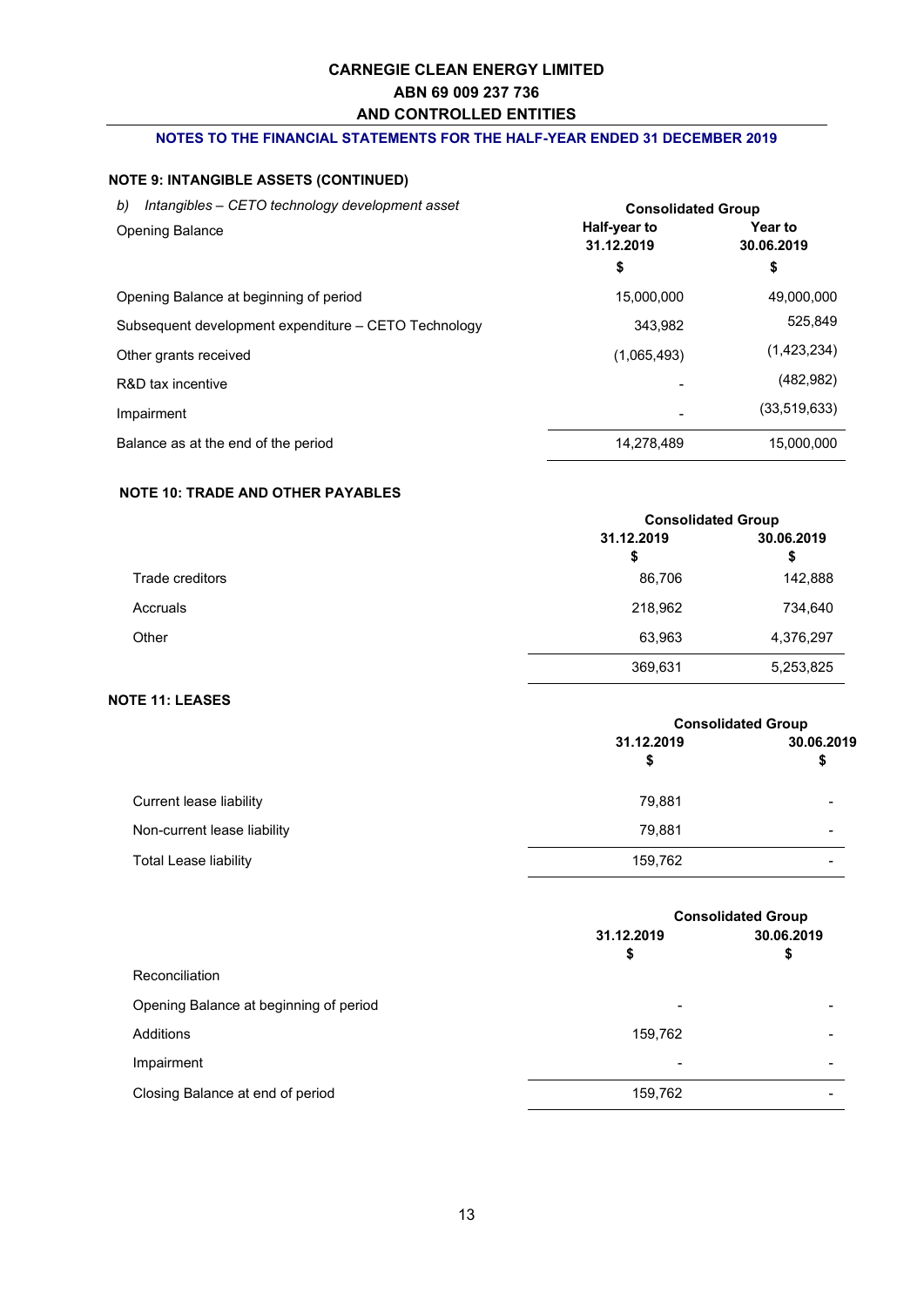## **CARNEGIE CLEAN ENERGY LIMITED ABN 69 009 237 736 AND CONTROLLED ENTITIES NOTES TO THE FINANCIAL STATEMENTS FOR THE HALF-YEAR ENDED 31 DECEMBER 2019**

| <u>no ilo to the i invincine circilemento i circile ilian</u> | .                                       |                             |
|---------------------------------------------------------------|-----------------------------------------|-----------------------------|
| <b>NOTE 12: BORROWINGS</b>                                    | <b>Consolidated Group</b>               |                             |
| a) Convertible notes                                          | <b>Half-Year to</b><br>31.12.2019<br>\$ | Year to<br>30.06.2019<br>\$ |
| <b>CURRENT</b>                                                |                                         |                             |
| Convertible notes (existing noteholders)                      |                                         | 4,389,987                   |
| Other convertible notes                                       |                                         | 1,650,000                   |
|                                                               |                                         | 6,039,987                   |
| NON-CURRENT                                                   |                                         |                             |
| Convertible notes                                             | 2,825,000                               |                             |
|                                                               | 2.825.000                               |                             |

|                                        | <b>Consolidated Group</b> |                |
|----------------------------------------|---------------------------|----------------|
|                                        | Half-year to              | <b>Year to</b> |
|                                        | 31.12.19                  | 30.6.19        |
| <b>Reconciliation</b>                  | \$                        | \$             |
| Balance at the beginning of the period | 6,039,987                 | 4,337,047      |
| Placement of new convertible notes     |                           | 1,650,000      |
| Unwinding of finance costs             | 110,013                   | 52,940         |
| Conversion to equity during the period | (3,325,000)               |                |
| Cancel convertible notes existing      | (2,825,000)               |                |
| Reissue convertible notes              | 2,825,000                 |                |
|                                        | 2,825,000                 | 6.039.987      |

On 22 October 2019, the Company entered into two convertible note facility agreements (**Convertible Note Facility Agreements**) with the following parties:

- i. HFM Investments Pty Ltd (**HFM**) to the value of \$1.15 million; and
- ii. existing noteholders holding convertible notes to the value of \$4.5 million (**CCE Noteholders**).

The Convertible Note Facility Agreements are subject to satisfaction of conditions precedent.

A summary of the material terms of the Convertible Note Facility Agreements is as follows:

- a) HFM and CCE Noteholders subscribe for the 2021 Notes to the value of \$2,825,000. The commitment amount will be utilised in satisfaction of 50% of the debt owing to HFM and the CCE Noteholders;
- b) each 2021 Note will have a face value of A\$25,000;
- c) each 2021 Note will convert into Shares at \$0.00125 per Share, with each Share being issued with one free attaching Option exercisable at \$0.0015 per Option, expiring three years from the date of issue (with both the Shares and Options being subject to voluntary escrow for six months from the date of issue);
- d) the Company shall repay the 2021 Notes on 31 March 2021 (**Repayment Date**);
- e) the Company must pay interest on the 2021 Notes at a rate of 8% per annum (**Coupon Rate**), with an issue price of the greater of \$0.001 or the 90 day VWAP calculated prior to the relevant interest payment date, being the date that is one year from the date of issue of the 2021 Notes, each of 31 March, 30 June, 30 September and 31 December thereafter and on 31 March 2021 (**Interest Payment Dates**);
- f) the Lenders may elect to convert all or part of the 2021 Notes and the accrued interest to Shares any time between one year after the 2021 Notes are issued and prior to the Repayment Date, by providing notice to the Company; and

if at any time after the date of the Convertible Note Facility Agreements there occurs any reconstruction of the issued capital of the Company then the entitlement of the Lenders to convert the 2021 Notes and any amount of interest owing, then unconverted, shall be reconstructed in a manner that is consistent with the ASX Listing Rules and in the same proportion and manner as any reconstruction of the issued capital of the issue.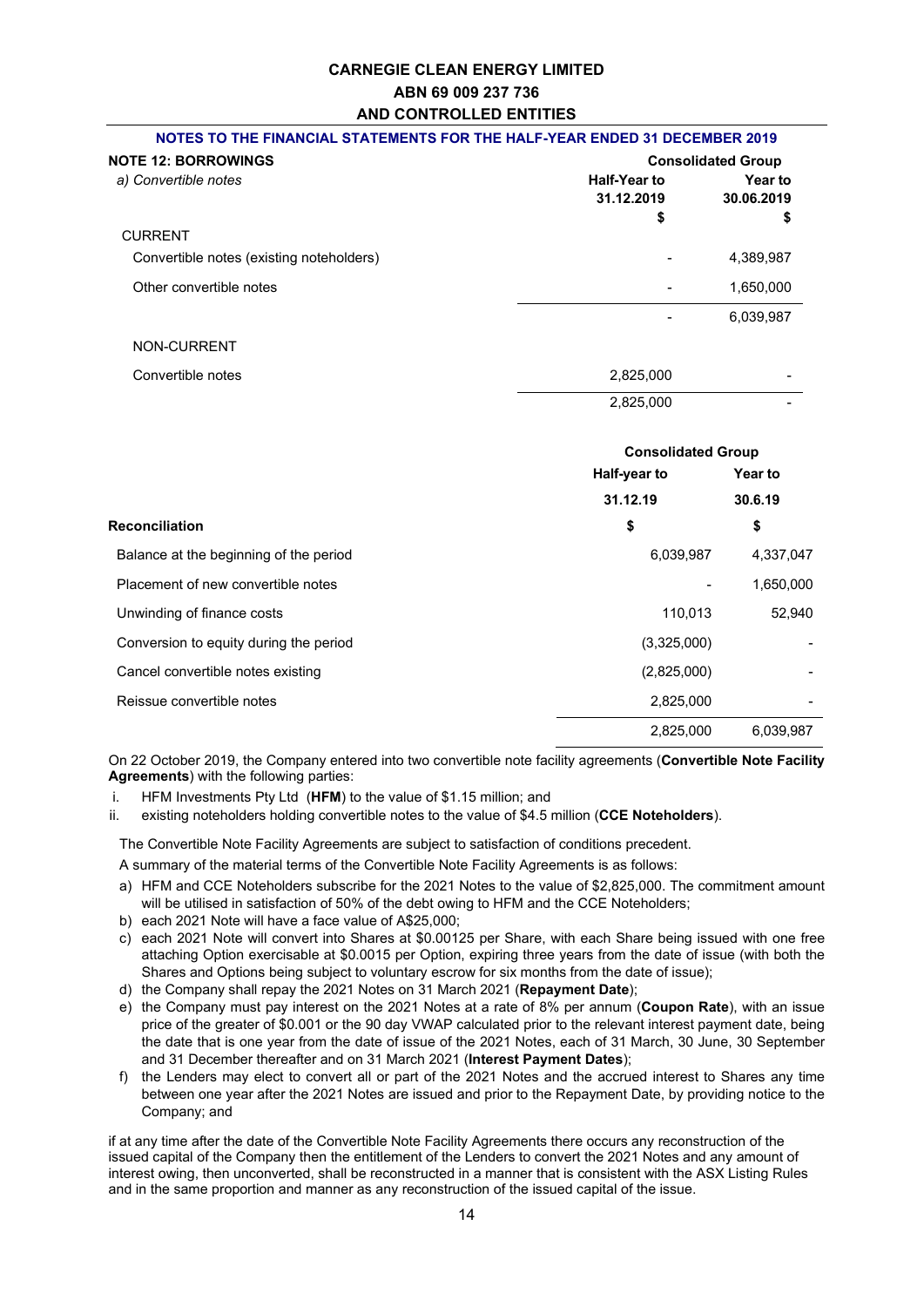#### **NOTES TO THE FINANCIAL STATEMENTS FOR THE HALF-YEAR ENDED 31 DECEMBER 2019**

#### **NOTE 13: ISSUED CAPITAL**

|                                                                                                               | <b>Consolidated Group</b>        |                                    |
|---------------------------------------------------------------------------------------------------------------|----------------------------------|------------------------------------|
|                                                                                                               | Half-year to<br>31.12.2019<br>\$ | <b>Year to</b><br>30.06.2019<br>\$ |
| 2,881,452,450 (30 June 2019: 2,881,452,450) fully paid<br>ordinary shares                                     | 194,460,984                      | 194,460,984                        |
| 5,500,000,000 rights issue shares issued $@$ \$0.001 per<br>share                                             | 5,500,003                        |                                    |
| 460,000,000 shares issued from conversion of 50% HMF<br>loan to equity $@$ \$0.00125 per share                | 575,000                          |                                    |
| 1,800,000,000 shares issued from conversion of 50% old<br>convertible Notes to equity $@$ \$0.00125 per share | 2,250,000                        |                                    |
| 500,000,000 shares issued from conversion of funding<br>loans to DoCA proponents $@$ \$0.001 per share        | 500,000                          |                                    |
| Sale of treasury shares                                                                                       | 34,615                           |                                    |
| Interest accrual on convertible notes payable in shares                                                       | 43,343                           |                                    |
| Share issue costs                                                                                             | (233, 594)                       |                                    |
| Closing balance 11,141,452,450 fully paid ordinary shares<br>(30 June 2019: 2,881,452,450)                    | 203,130,351                      | 194,460,984                        |

#### **NOTE 14: RELATED PARTY TRANSACTIONS**

Company secretarial services have been provided by Mooney & Partners Pty Ltd, a company associated with Mr Grant Mooney during the period. These transactions were under normal commercial terms and the total fees paid were \$12,387.

#### **NOTE 15: SHARE OPTIONS**

2,760,000,000 options were issued during the half year as a result of a convertible note exchange. The options were issued free-attaching. The following options are on issue:

|                                                          | <b>Consolidated Group</b> |               |
|----------------------------------------------------------|---------------------------|---------------|
|                                                          | 31.12.2019                | 30.06.2019    |
|                                                          | \$                        |               |
| Opening balance 45,000,000 (30 June 2019: 100,100,000    |                           |               |
| options)                                                 | 850,000                   | 3,099,954     |
| 10,000,000 options issued 10/10/2018, exercisable at     |                           |               |
| \$0.016 expiry 10/10/2021                                |                           | 10,000        |
| Expiry of 65,100,000 options                             |                           | (2, 259, 954) |
| 2,260,000,000 free-attaching options issued 28/10/2019,  |                           |               |
| exercisable at \$0.0015 expiry 28/10/2024                |                           |               |
| 500,000,000 free-attaching options issued 28/10/2019,    |                           |               |
| exercisable at \$0.00125 expiry 28/10/2024               |                           |               |
|                                                          |                           |               |
| Closing Balance 2,805,000,000 (30 June 2019: 45,000,000) | 850,000                   | 850.000       |
| options                                                  |                           |               |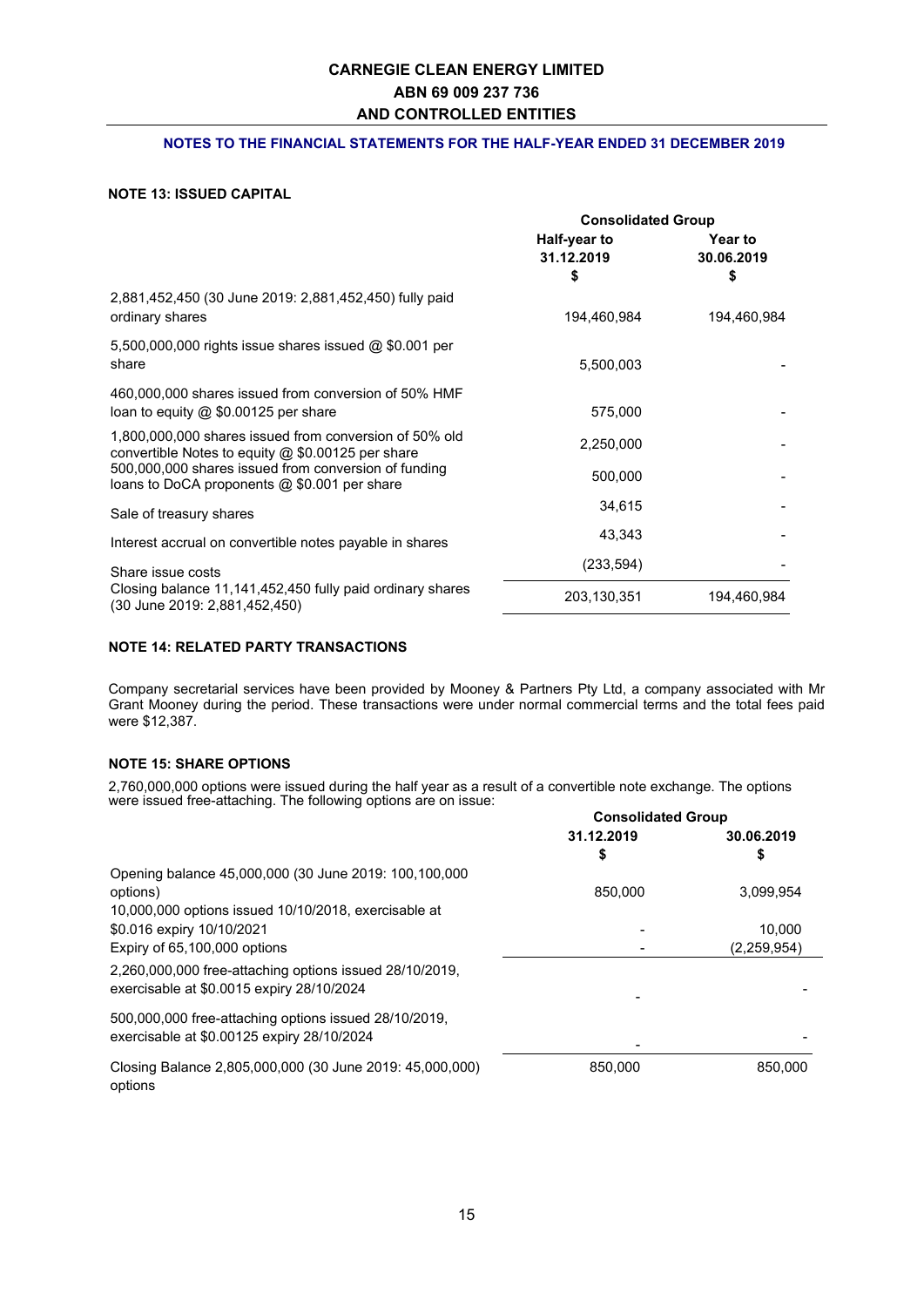#### **NOTES TO THE FINANCIAL STATEMENTS FOR THE HALF-YEAR ENDED 31 DECEMBER 2019**

#### **NOTE 16: DISCONTINUED OPERATIONS**

On 14 March 2019 EMC was placed into voluntary administration. After holding meetings with creditors, the Administrators are taking steps to liquidate EMC. In addition, the loss from Northam Solar farm was also classified as a discontinued operation. On 28 October 2019 the Deed of Company Arrangement was effectuated, and debts and asset sales were moved to the creditors trust. The total losses gain/(loss) from discontinued operations are as follows**:**

#### **Consolidated Group**

|                                                  | 31.12.2019  | 31.12.2018  |
|--------------------------------------------------|-------------|-------------|
|                                                  | \$          | \$          |
| Cash from sale of Northam Solar Farm             | (200, 868)  |             |
| Creditors, accruals and other liabilities        | 3,643,881   |             |
| Payment to Creditor Trust as agreed for delay in |             |             |
| relisting                                        | (463, 615)  |             |
| KordaMentha administration fee                   | (1,400,000) |             |
| Cash transferred to creditors trust              | (18, 253)   |             |
| Loss for the financial year from discontinued    |             |             |
| operations                                       |             | (5,489,087) |
| Gain/(Loss) from discontinued operations         | 1,561,145   | (5,489,087) |
|                                                  |             |             |

#### **NOTE 17: EVENTS AFTER THE REPORTING PERIOD**

There has been no additional matter or circumstance that has arisen after balance date that has significantly affected or may significantly affect, the operations of the Group, the results of those operations, or the state of affairs of the Group in future financial periods.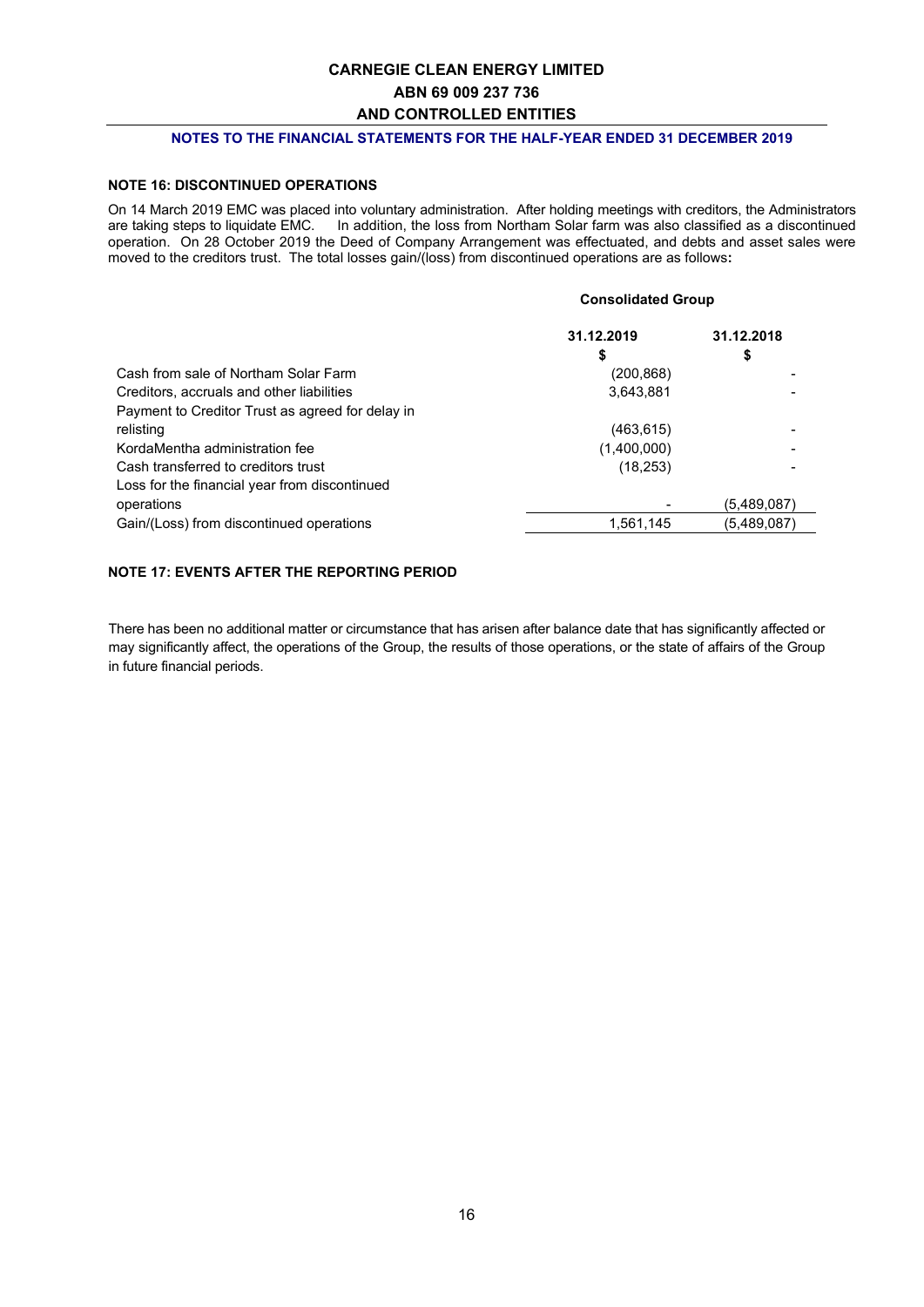#### **DIRECTORS' DECLARATION**

The Directors of the consolidated Group declare that:

- 1. The financial statements and notes, as set out on pages 6 to 16, are in accordance with the *Corporations Act 2001* and:
	- a. comply with Accounting Standards AASB 134: Interim Financial Reporting; and
	- b. give a true and fair view of the financial position as at 31 December 2019 and of the performance for the half-year ended on that date of the consolidated Group.
- 2. In the Directors' opinion, there are reasonable grounds to believe that the Company will be able to pay its debts as and when they become due and payable.

This declaration is made in accordance with a resolution of the Board of Directors.

Pint

**JONATHAN FIÉVEZ TERRY D STINSON**  Chief Executive Officer Chairman

Dated this 27<sup>th</sup> day of February 2020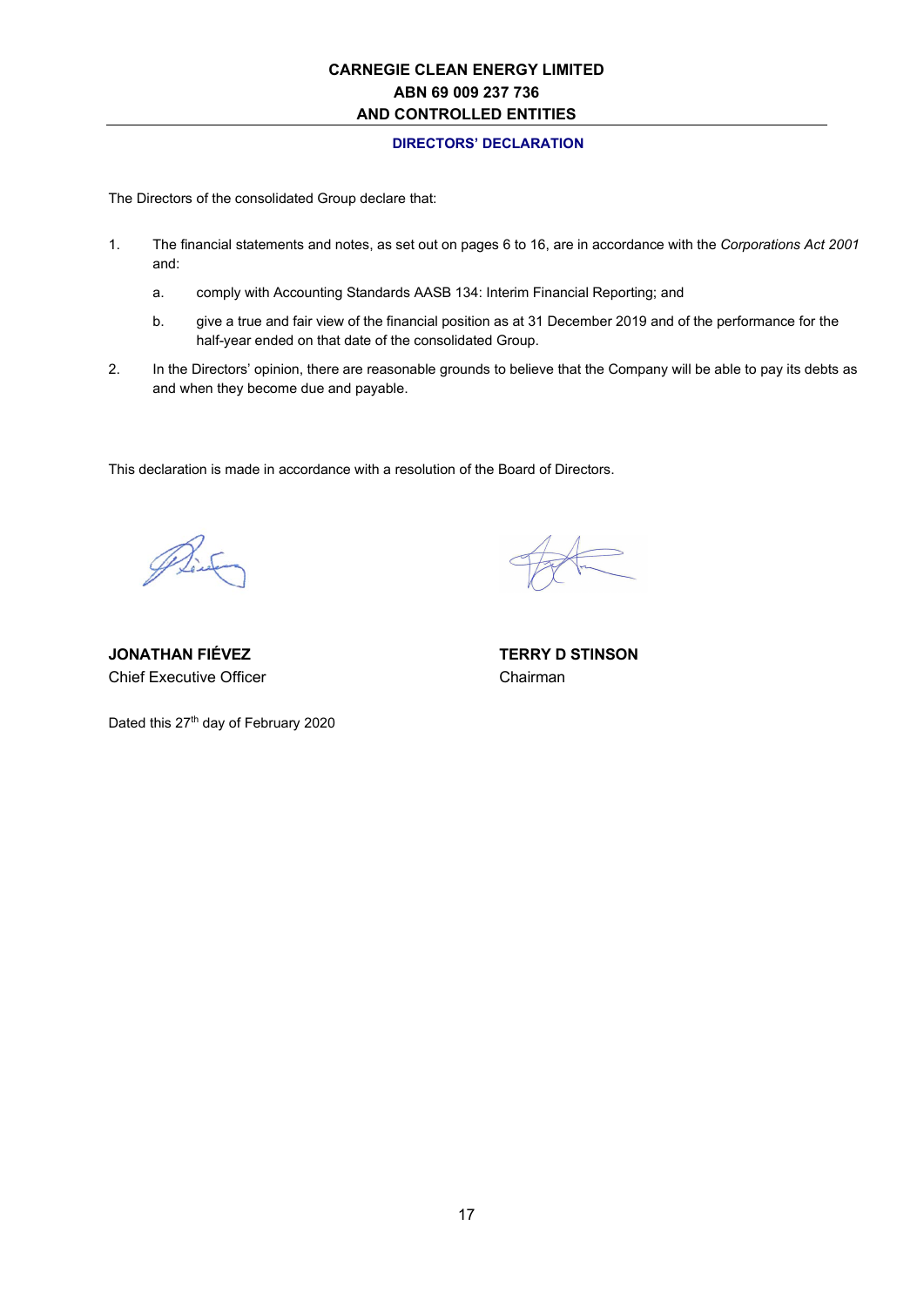

### **INDEPENDENT AUDITOR'S REVIEW REPORT**

To the members of Carnegie Clean Energy Limited

#### **Report on the Condensed Half-Year Financial Report**

#### *Conclusion*

We have reviewed the accompanying half-year financial report of Carnegie Clean Energy Limited ("the company") which comprises the condensed consolidated statement of financial position as at 31 December 2019, the condensed consolidated statement of profit or loss and other comprehensive income, the condensed consolidated statement of changes in equity and the condensed consolidated statement of cash flows for the half-year ended on that date, notes comprising a summary of significant accounting policies and other explanatory notes, and the directors' declaration, for the consolidated group comprising the company and the entities it controlled at the half-year end or from time to time during the half-year.

Based on our review, which is not an audit, we have not become aware of any matter that makes us believe that the half-year financial report of Carnegie Clean Energy Limited is not in accordance with the *Corporations Act 2001* including:

- (a) giving a true and fair view of the consolidated group's financial position as at 31 December 2019 and of its performance for the half-year ended on that date; and
- (b) complying with Accounting Standard AASB 134 *Interim Financial Reporting* and the *Corporations Regulations 2001*.

#### *Directors' responsibility for the half-year financial report*

The directors of the Company are responsible for the preparation of the half-year financial report that gives a true and fair view in accordance with Australian Accounting Standards and the *Corporations Act 2001* and for such internal control as the directors determine is necessary to enable the preparation of the half-year financial report that gives a true and fair view and is free from material misstatement, whether due to fraud or error.

#### *Auditor's responsibility*

Our responsibility is to express a conclusion on the half-year financial report based on our review. We conducted our review in accordance with Auditing Standard on Review Engagements ASRE 2410 *Review of a Financial Report Performed by the Independent Auditor of the Entity* in order to state whether, on the basis of the procedures described, we have become aware of any matter that makes us believe that the half-year financial report is not in accordance with the *Corporations Act 2001* including: giving a true and fair view of the consolidated group's financial position as at 31 December 2019 and its performance for the half-year ended on that date; and complying with Accounting Standard AASB 134 *Interim Financial Reporting* and the *Corporations Regulations 2001*. As the auditor of the Group, ASRE 2410 requires that we comply with the ethical requirements relevant to the audit of the annual financial report.

A review of a half-year financial report consists of making enquiries, primarily of persons responsible for financial and accounting matters, and applying analytical and other review procedures. A review is substantially less in scope than an audit conducted in accordance with Australian Auditing Standards and consequently does not enable us to obtain assurance that we would become aware of all significant matters that might be identified in an audit. Accordingly, we do not express an audit opinion.

#### hlb.com.au

HLB Mann Judd (WA Partnership) ABN 22 193 232 714 Level 4, 130 Stirling Street, Perth WA 6000 / PO Box 8124 Perth BC WA 6849 **T:** +61 (0)8 9227 7500 **E:** mailbox@hlbwa.com.au Liability limited by a scheme approved under Professional Standards Legislation.

HLB Mann Judd (WA Partnership) is a member of HLB International, the global advisory and accounting network.